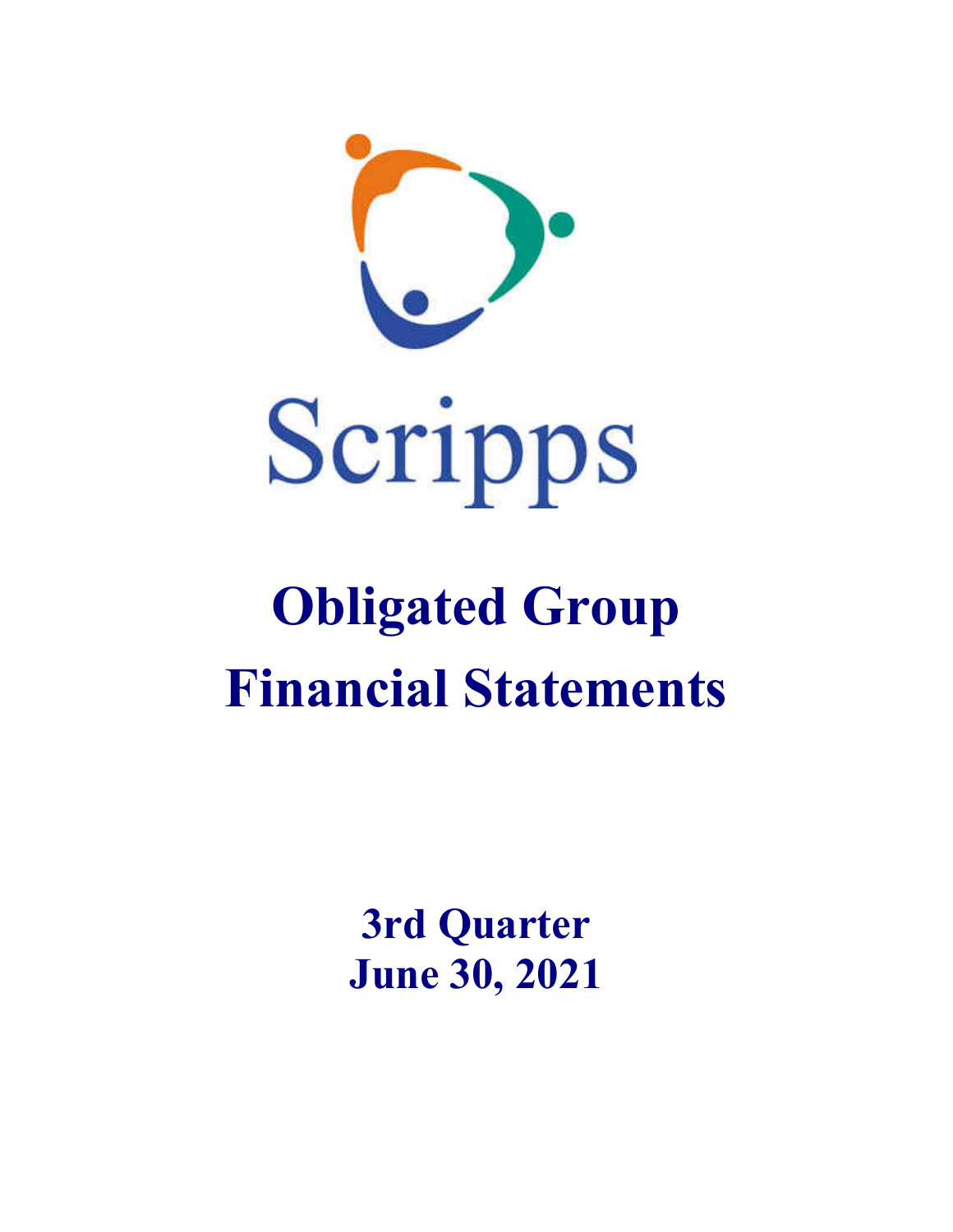

# **Scripps Health Obligated Group**

# Table of Contents For the Quarter and Nine Months Ended June 30, 2021

| <b>Obligated Group Financial Statements</b> | $1a - 1f$ |
|---------------------------------------------|-----------|
| Notes to Financial Statements               | $2a - 2m$ |
| <b>Management Discussion and Analysis</b>   | $3a - 3d$ |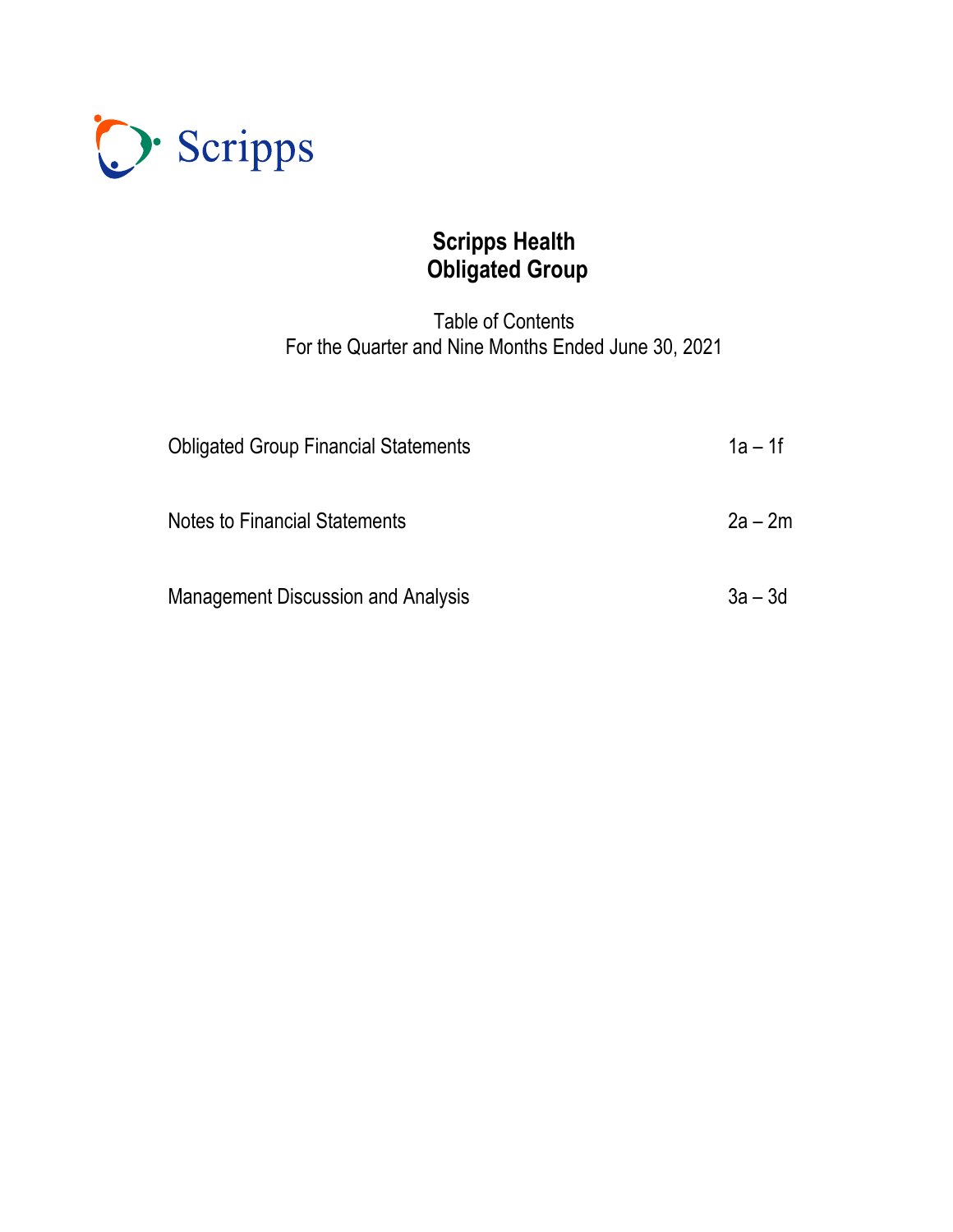

#### **SCRIPPS HEALTH OBLIGATED GROUP STATEMENTS OF FINANCIAL POSITION June 30, 2021 (\$000s)**

|                                           |              | <b>June 2021</b> | <b>June 2020</b> |             |              | September 2020 |  |
|-------------------------------------------|--------------|------------------|------------------|-------------|--------------|----------------|--|
| <b>ASSETS</b>                             |              |                  |                  |             |              |                |  |
| <b>Current Assets:</b>                    |              |                  |                  |             |              |                |  |
| Cash and Cash Equivalents                 | \$           | 466,190          | \$               | 679,913     | \$           | 598,159        |  |
| Accounts Receivable, Net                  |              | 500,229          |                  | 391,004     |              | 472,847        |  |
| Assets Limited As To Use                  |              | 10               |                  | 10          |              | 10             |  |
| <b>Other Current Assets</b>               |              | 273,228          |                  | 181,643     |              | 226,532        |  |
| <b>Total Current Assets</b>               |              | 1,239,657        |                  | 1,252,569   |              | 1,297,548      |  |
| Investments:                              |              |                  |                  |             |              |                |  |
| Assets Limited As To Use                  |              | 328,435          |                  | 330,101     |              | 278,210        |  |
| Unrestricted                              |              | 3,315,912        |                  | 2,434,241   |              | 2,587,338      |  |
| Property, Plant and Equipment             |              | 4,243,511        |                  | 3,914,430   |              | 4,005,479      |  |
| Less Accumulated Depreciation             |              | (2, 120, 837)    |                  | (1,971,859) |              | (2,008,890)    |  |
| Property, Plant and Equipment, Net        |              | 2,122,674        |                  | 1,942,571   |              | 1,996,590      |  |
| <b>Right of Use Assets</b>                |              | 258,930          |                  | 235,137     |              | 251,373        |  |
| <b>Other Assets</b>                       |              | 233,729          |                  | 241,281     |              | 250,257        |  |
| <b>Total Assets</b>                       | $\mathsf{s}$ | 7,499,337        | $\mathsf{s}$     | 6,435,900   | $\mathsf{s}$ | 6,661,316      |  |
| <b>LIABILITIES AND EQUITY</b>             |              |                  |                  |             |              |                |  |
| <b>Current Liabilities:</b>               |              |                  |                  |             |              |                |  |
| Current Portion of Long-term Debt         | \$           | 81,597           | \$               | 235,494     | \$           | 157,156        |  |
| <b>Accounts Payable</b>                   |              | 213,379          |                  | 243,664     |              | 220,510        |  |
| <b>Accrued Liabilities</b>                |              | 522,687          |                  | 462,362     |              | 562,351        |  |
| <b>Current Portion of Lease Liability</b> |              | 28,104           |                  | 27,752      |              | 25,724         |  |
| <b>Total Current Liabilities</b>          |              | 845,767          |                  | 969,272     |              | 965,741        |  |
| Long Term Debt                            |              | 1,113,778        |                  | 746,329     |              | 750,096        |  |
| <b>Other Liabilities</b>                  |              | 140,039          |                  | 88,880      |              | 128,560        |  |
| Long Term Lease Liability                 |              | 241,360          |                  | 216,697     |              | 234,890        |  |
| <b>Total Liabilities</b>                  |              | 2,340,944        |                  | 2,021,178   |              | 2,079,287      |  |
| Net Assets:                               |              |                  |                  |             |              |                |  |
| <b>Without Donor Restrictions</b>         |              |                  |                  |             |              |                |  |
| Controlling Interest                      |              | 4,862,005        |                  | 4,119,176   |              | 4,312,870      |  |
| <b>With Donor Restrictions</b>            |              | 296,388          |                  | 295,546     |              | 269,159        |  |
| <b>Total Net Assets</b>                   |              | 5,158,392        |                  | 4,414,722   |              | 4,582,029      |  |
| <b>Total Liabilities and Net Assets</b>   | $\mathsf{s}$ | 7,499,337        | \$               | 6,435,900   | \$           | 6,661,316      |  |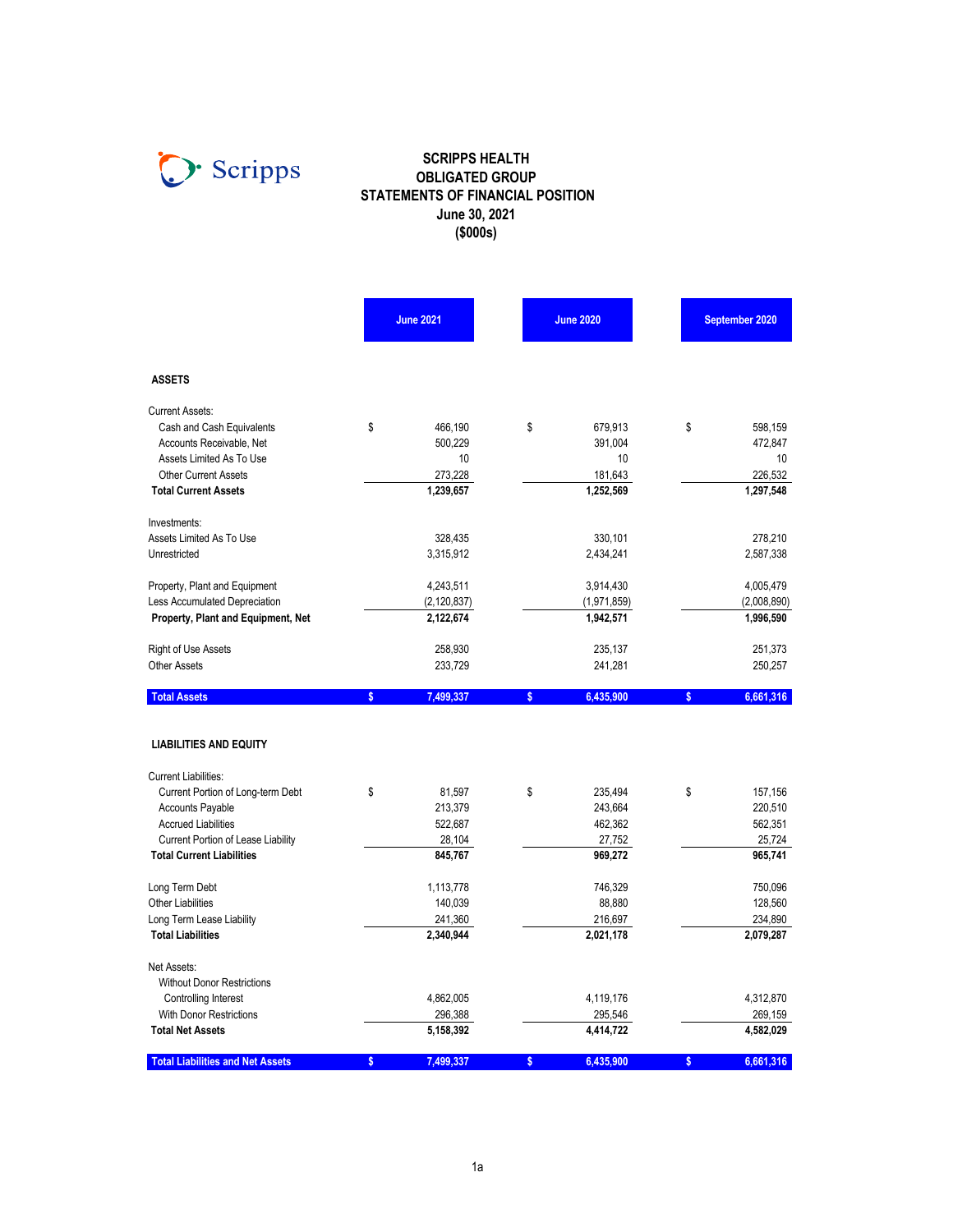

#### **SCRIPPS HEALTH OBLIGATED GROUP STATEMENT OF OPERATIONS (\$000s)**

|                                                                             | FOR THE QUARTER ENDED JUNE 30, |      |          |  |
|-----------------------------------------------------------------------------|--------------------------------|------|----------|--|
|                                                                             | 2021                           | 2020 |          |  |
| Revenues, gains, and other support without donor restrictions:              |                                |      |          |  |
| Patient service revenue                                                     | \$<br>644,881                  | \$   | 579,316  |  |
| Provider tax revenue                                                        | 38,162                         |      | 36,246   |  |
| Total patient service revenue                                               | 683,042                        |      | 615,562  |  |
| Capitation premium                                                          | 47,007                         |      | 54,693   |  |
| CARES act                                                                   |                                |      | 83,331   |  |
| Other                                                                       | 27,855                         |      | 34,827   |  |
| Meaningful use                                                              | 38                             |      |          |  |
| Net assets released from restrictions used for operations                   | 17,374                         |      | 10,897   |  |
| <b>Total operating revenues</b>                                             | 775,316                        |      | 799,310  |  |
| <b>Operating expenses:</b>                                                  |                                |      |          |  |
| Wages and benefits                                                          | 373,331                        |      | 350,639  |  |
| Supplies                                                                    | 157,107                        |      | 129,290  |  |
| Physician services                                                          | 142.934                        |      | 113,101  |  |
| Other services                                                              | 93.749                         |      | 81,857   |  |
| Provider fee                                                                | 26,866                         |      | 25,678   |  |
| Capitation services                                                         | 726                            |      | 355      |  |
| Depreciation and amortization                                               | 47,293                         |      | 42,969   |  |
| Interest                                                                    | 5,099                          |      | 3,944    |  |
| Restructuring                                                               |                                |      | 771      |  |
| <b>Total operating expenses</b>                                             | 847,104                        |      | 748,605  |  |
| Operating (loss) / income before corporate overhead allocation & income tax | (71, 788)                      |      | 50,705   |  |
| Corporate overhead allocation                                               | 287                            |      | 320      |  |
| Provision for income tax expense                                            | (112)                          |      | (108)    |  |
| Operating income after corporate overhead allocation & income tax           | (71, 614)                      |      | 50,917   |  |
| Nonoperating gains (losses):                                                |                                |      |          |  |
| Interest and dividends                                                      | 10,335                         |      | 7,755    |  |
| Realized gains / (losses)                                                   | 37,665                         |      | (4, 394) |  |
| Unrealized gains on trading portfolio                                       | 115,984                        |      | 254,301  |  |
| Contributions                                                               | 488                            |      | 894      |  |
| Market adjustment on Interest rate swaps                                    | (1,707)                        |      | (850)    |  |
| Excess of revenues over expenses                                            | \$<br>91,151                   | \$   | 308,622  |  |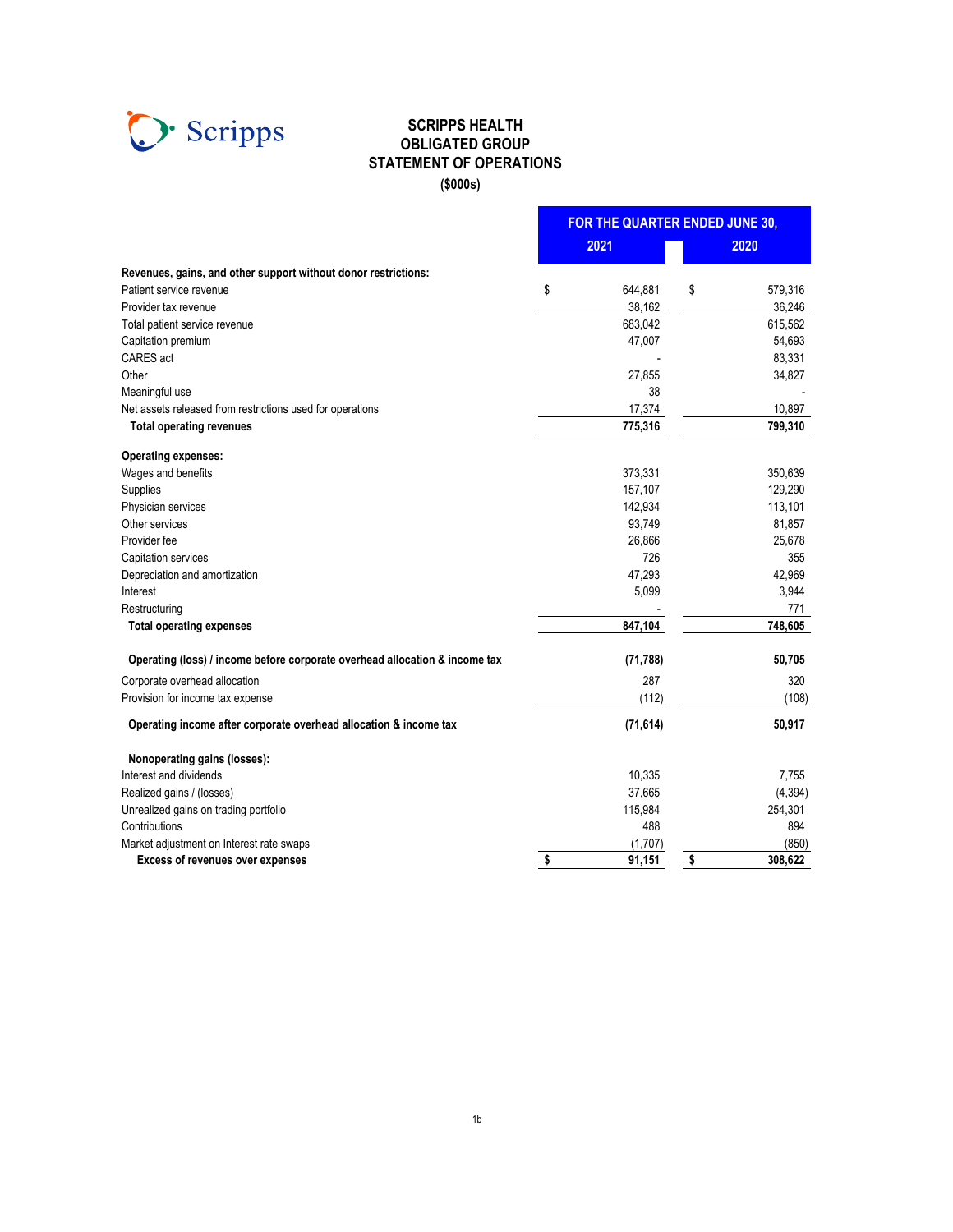

#### **SCRIPPS HEALTH STATEMENTS OF CHANGES IN NET ASSETS (\$000s) OBLIGATED GROUP**

|                                                                                          | <b>FOR THE QUARTER ENDED JUNE 30.</b> |           |      |           |  |
|------------------------------------------------------------------------------------------|---------------------------------------|-----------|------|-----------|--|
|                                                                                          |                                       | 2021      | 2020 |           |  |
| Other change in net assets without donor restrictions:                                   |                                       |           |      |           |  |
| Excess of revenues over expenses attributable to controlling interests                   | \$                                    | 91,151    | \$   | 308,622   |  |
| Net assets released from restrictions used for purchase of property & equipment<br>Other |                                       | 24,496    |      | 2,791     |  |
| Increase in net assets without donor restrictions                                        |                                       | 115,647   |      | 311,414   |  |
| Change in net assets with donor restrictions:                                            |                                       |           |      |           |  |
| Contributions                                                                            |                                       | 38,959    |      | 13,686    |  |
| Interest and dividends                                                                   |                                       | 465       |      | 369       |  |
| Realized gains / (losses)                                                                |                                       | 1,130     |      | (97)      |  |
| Unrealized gains on trading portfolio                                                    |                                       | 3,240     |      | 10,178    |  |
| Net assets released from restrictions used for operations                                |                                       | (17, 374) |      | (10, 899) |  |
| Net assets released from restrictions used for purchases of property & equipment         |                                       | (24, 496) |      | (2,791)   |  |
| Change in value of deferred gifts                                                        |                                       | 41        |      | (427)     |  |
| Other                                                                                    |                                       | (1)       |      | (13)      |  |
| Increase in net assets with donor restrictions                                           |                                       | 1,963     |      | 10,005    |  |
| Total increase in net assets                                                             |                                       | 117,611   |      | 321,419   |  |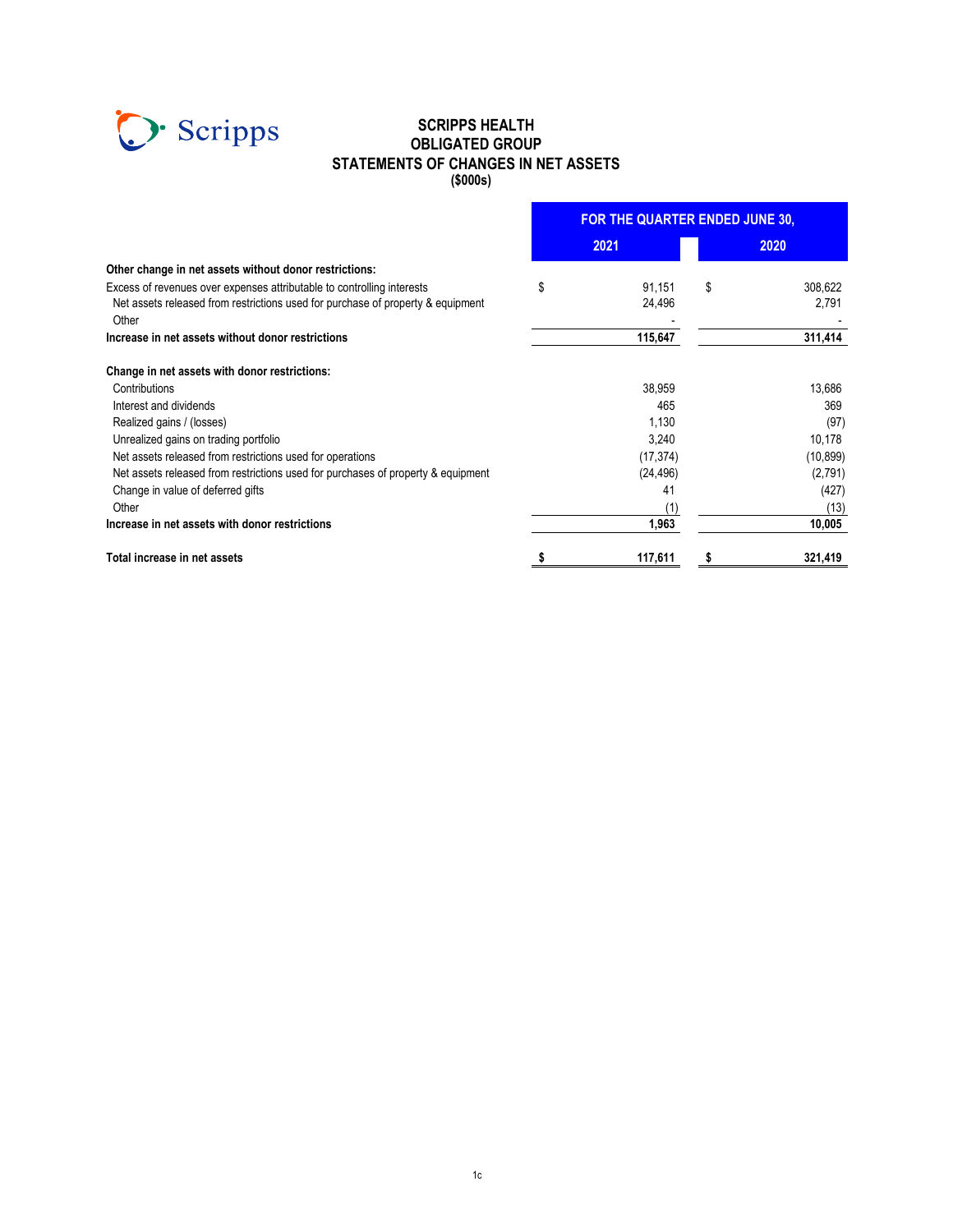

#### **SCRIPPS HEALTH OBLIGATED GROUP STATEMENT OF OPERATIONS (\$000s)**

|                                                                    |                 | FOR THE NINE MONTHS ENDED JUNE 30, |
|--------------------------------------------------------------------|-----------------|------------------------------------|
|                                                                    | 2021            | 2020                               |
| Revenues, gains, and other support without donor restrictions:     |                 |                                    |
| Patient service revenue                                            | \$<br>2,118,339 | \$<br>1,965,597                    |
| Provider tax revenue                                               | 114,485         | 146,510                            |
| Total patient service revenue                                      | 2,232,824       | 2,112,108                          |
| Capitation premium                                                 | 134,884         | 143,231                            |
| <b>CARES</b> act                                                   | 50,435          | 83,331                             |
| Other                                                              | 81,580          | 84,463                             |
| Meaningful use                                                     | 38              | 130                                |
| Net assets released from restrictions used for operations          | 57,699          | 55,807                             |
| <b>Total operating revenues</b>                                    | 2,557,460       | 2,479,069                          |
| <b>Operating expenses:</b>                                         |                 |                                    |
| Wages and benefits                                                 | 1,160,000       | 1,055,038                          |
| Supplies                                                           | 493,473         | 432,721                            |
| Physician services                                                 | 438,916         | 387,177                            |
| Other services                                                     | 267,664         | 255,119                            |
| Provider fee                                                       | 80,234          | 102,727                            |
| Capitation services                                                | 2,510           | 2,622                              |
| Depreciation and amortization                                      | 138,196         | 125,412                            |
| Interest                                                           | 16,945          | 14,293                             |
| Restructuring                                                      |                 | 4,943                              |
| <b>Total operating expenses</b>                                    | 2,597,938       | 2,380,052                          |
| Operating income before corporate overhead allocation & income tax | (40, 479)       | 99,017                             |
| Corporate overhead allocation                                      | 969             | 1,094                              |
| Provision for income tax expense                                   | (358)           | (255)                              |
| Operating income after corporate overhead allocation & income tax  | (39, 867)       | 99,856                             |
| Nonoperating gains (losses):                                       |                 |                                    |
| Interest and dividends                                             | 29,399          | 45,204                             |
| Realized gains                                                     | 50,699          | 12,240                             |
| Unrealized gains on trading portfolio                              | 456,790         | 1,975                              |
| Contributions                                                      | 8,192           | 2,126                              |
| Market adjustment on Interest rate swaps                           | 2,988           | (6, 552)                           |
| Losses on early extinguishment of debt                             |                 | (739)                              |
| <b>Excess of revenues over expenses</b>                            | \$<br>508,201   | \$<br>154,110                      |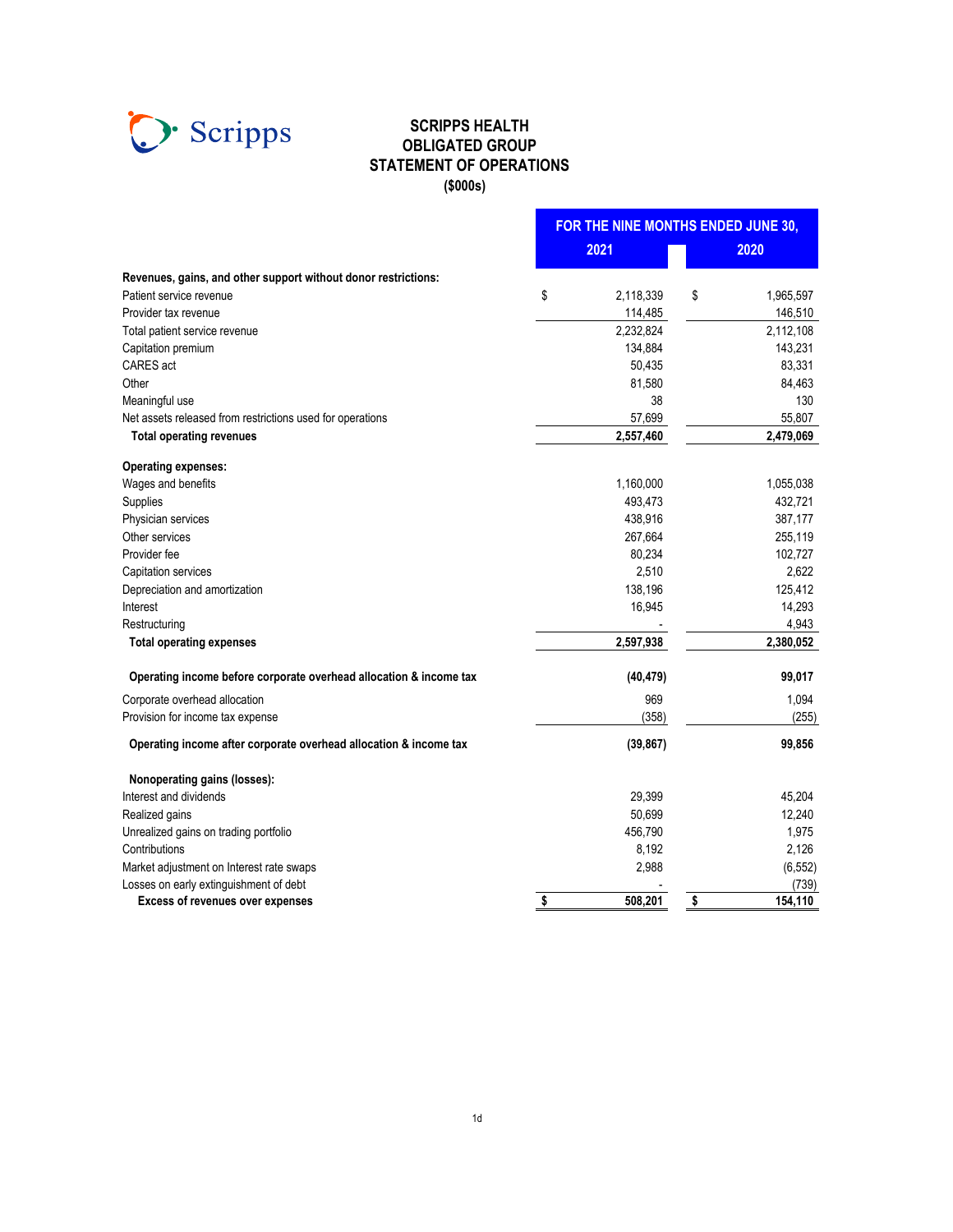

#### **SCRIPPS HEALTH STATEMENTS OF CHANGES IN NET ASSETS (\$000s) OBLIGATED GROUP**

|                                                                                                                                                                    | FOR THE NINE MONTHS ENDED JUNE 30, |                   |    |                  |
|--------------------------------------------------------------------------------------------------------------------------------------------------------------------|------------------------------------|-------------------|----|------------------|
|                                                                                                                                                                    |                                    | 2021              |    | 2020             |
| Other change in net assets without donor restrictions:                                                                                                             |                                    |                   |    |                  |
| Excess of revenues over expenses attributable to controlling interests<br>Net assets released from restrictions used for purchase of property & equipment<br>Other | \$                                 | 508.201<br>39,712 | \$ | 154,110<br>4.186 |
| Increase in net assets without donor restrictions                                                                                                                  |                                    | 547,913           |    | 158,296          |
| Change in net assets with donor restrictions:                                                                                                                      |                                    |                   |    |                  |
| Contributions                                                                                                                                                      |                                    | 107,220           |    | 97,886           |
| Interest and dividends                                                                                                                                             |                                    | 1.127             |    | 2.205            |
| Realized gains                                                                                                                                                     |                                    | 1,897             |    | 974              |
| Unrealized gains on trading portfolio                                                                                                                              |                                    | 14,364            |    | 3,212            |
| Net assets released from restrictions used for operations                                                                                                          |                                    | (57, 699)         |    | (55, 807)        |
| Net assets released from restrictions used for purchases of property & equipment                                                                                   |                                    | (39, 712)         |    | (4, 186)         |
| Change in value of deferred gifts                                                                                                                                  |                                    | 21                |    | 2,188            |
| Other                                                                                                                                                              |                                    | 12                |    | (5)              |
| Increase in net assets with donor restrictions                                                                                                                     |                                    | 27,229            |    | 46,467           |
| Total increase in net assets                                                                                                                                       |                                    | 575,142           |    | 204,762          |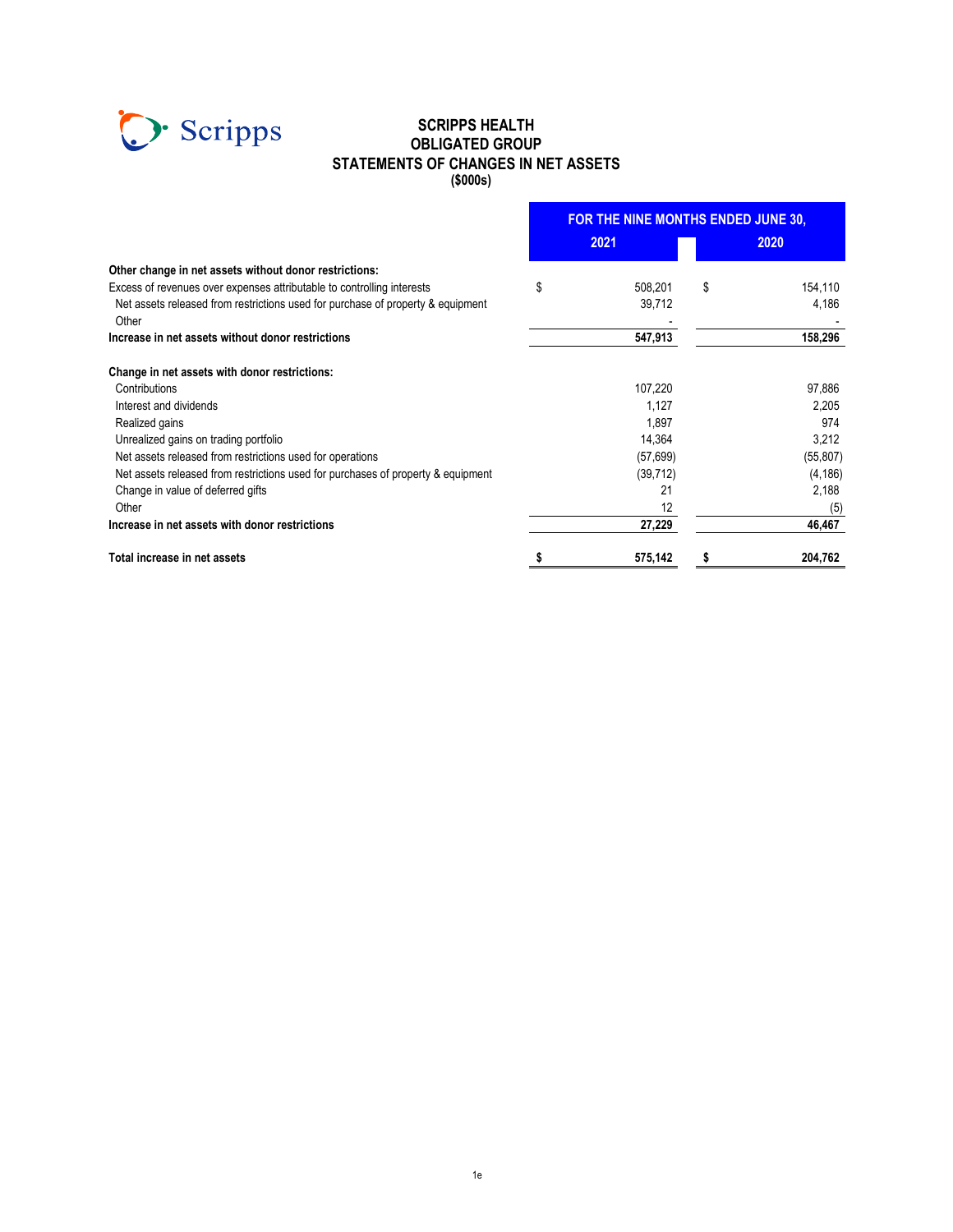

# **SCRIPPS HEALTH OBLIGATED GROUP STATEMENT OF CASH FLOWS**

**(\$000)**

|                                                                        | <b>For the Nine Months Ended</b> |                      |
|------------------------------------------------------------------------|----------------------------------|----------------------|
|                                                                        | <b>June 30, 2021</b>             | <b>June 30, 2020</b> |
| Operating activities and nonoperating gains                            |                                  |                      |
| Total increase in net assets                                           | \$575,142                        | \$204,762            |
| Reconciliation of total change in net assets to cash flows provided by |                                  |                      |
| operating activities and nonoperating gains and losses:                |                                  |                      |
| Depreciation and amortization                                          | 138,196                          | 125,412              |
| Amortization of debt issuance costs                                    | 195                              | 205                  |
| Amortization of original issue premium / discount                      | (416)                            | (116)                |
| Loss on early extinguishment of debt                                   | $\blacksquare$                   | 739                  |
| Realized and unrealized gains on investments                           | (523, 750)                       | (18, 401)            |
| Purchases of investments designated as trading                         | (555, 914)                       | (705, 535)           |
| Proceeds from sale of investments designated as trading                | 351,090                          | 656,930              |
| Interest rate swaps                                                    | (5,568)                          | 4,530                |
| Gain on disposal of property                                           | (1, 176)                         | (5)                  |
| Restricted contributions and investment income                         | (110, 243)                       | (101,066)            |
| Change in assets and liabilities:                                      |                                  |                      |
| Accounts receivables - net                                             | (27, 382)                        | 22,008               |
| Right of use operating lease liabilities                               | (21,082)                         | (20, 665)            |
| Other current assets                                                   | (24, 321)                        | 9,647                |
| Other assets                                                           | 16,029                           | (58, 101)            |
| Accounts payable and accrued liabilities                               | (49, 472)                        | 319,682              |
| Other liabilities                                                      | 21,230                           |                      |
|                                                                        |                                  | (7,666)              |
| Net cash (used in) / provided by operating activities:                 | (217, 442)                       | 432,359              |
| Investing activities:                                                  |                                  |                      |
| Purchases of property, plant and equipment                             | (257,040)                        | (207, 140)           |
| Purchases of investments designated as assets limited as to use        | (50, 225)                        | (27, 724)            |
| Sales of investments designated as assets limited as to use            |                                  | 3,936                |
| Net cash used in investing activities:                                 | (307, 264)                       | (230, 928)           |
| Financing activities:                                                  |                                  |                      |
| Proceeds from restricted contributions and investment income           | 86,350                           | 41,783               |
| Proceeds from line of credit                                           | 22,992                           | 141,000              |
| Payments from line of credit                                           |                                  | (35, 976)            |
| Payment of bond issuance costs                                         | (433)                            | (353)                |
| Right of use financing lease payment                                   | (3,365)                          | (2, 239)             |
| Proceeds from long-term debt                                           | 300,000                          | 99,360               |
| Payments on long-term debt                                             |                                  |                      |
|                                                                        | (33, 380)                        | (131, 730)           |
| Proceeds from sale of donated financial assets                         | 20,574                           | 40                   |
| Net cash provided by financing activities:                             | 392,738                          | 111,885              |
| (Decrease) / Increase in cash and cash equivalents                     | (131, 969)                       | 313,316              |
| Cash and cash equivalents at beginning of period                       | 598,159                          | 366,595              |
| Cash and cash equivalents at end of period                             | \$466,190                        | \$679,913            |
| Supplemental non-cash disclosure:                                      |                                  |                      |
| <b>Operating Lease</b>                                                 | \$29,932                         | \$123,573            |
| <b>Financing Lease</b>                                                 | 2,504                            | 3,677                |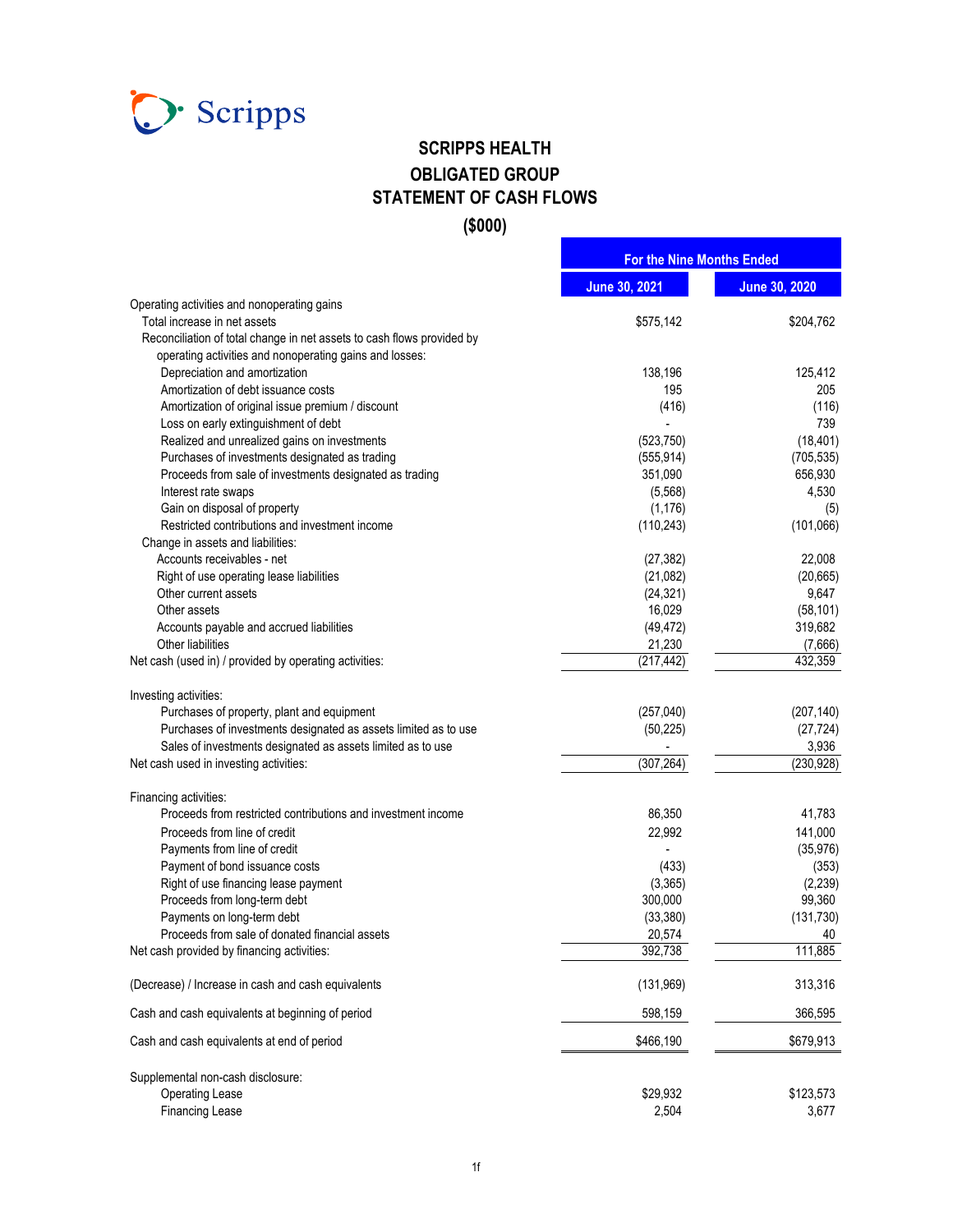#### **SCRIPPS HEALTH OBLIGATED GROUP NOTES TO THE OBLIGATED GROUP FINANCIAL STATEMENTS (UNAUDITED)**

#### **NOTE (1) SUMMARY OF SIGNIFICANT ACCOUNTING PRINCIPLES**

#### **Basis of Presentation**

In the opinion of management, all adjustments, consisting of normal recurring adjustments necessary for the fair presentation of the statements of financial position and results of operations as of and for the quarter ended June 30, 2021 and 2020 as well as for the year-to-date September 30, 2020 have been made.

#### **NOTE (2) FAIR VALUE MEASUREMENTS**

The Organization accounts for certain assets and liabilities at fair value. A fair value hierarchy for valuation inputs prioritizes the inputs into three levels based on the extent to which inputs used in measuring fair value are observable in the market. Each fair value measurement is reported in one of the three levels and is determined by the lowest level input that is significant to the fair value measurement in its entirety. These levels are as follows:

Level 1: Quoted prices are available in active markets for identical assets or liabilities as of the measurement date. Financial assets and liabilities in Level 1 include U.S. and foreign equity securities.

Level 2: Pricing inputs are based on quoted prices for similar instruments in active markets, quoted prices for identical or similar instruments in markets that are not active, and model-based valuation techniques for which all significant assumptions are observable in the market or can be corroborated by observable market data for substantially the full term of the asset or liabilities. Financial assets and liabilities in this category generally include U.S. and foreign government securities, asset-backed securities, U.S. and foreign corporate bonds and loans, municipal bonds, commingled funds, interest rate swaps, real estate, real estate held for sale, and annuity/unitrust liabilities.

Level 3: Pricing inputs are generally unobservable for the assets or liabilities and include situations where there is little, if any, market activity for the investment. The inputs into the determination of fair value require management's judgment or estimation of assumptions that market participants would use in pricing the assets or liabilities. The fair values are therefore determined using factors that involve considerable judgment and interpretations, including, but not limited to, private and public comparables, third-party appraisals, discounted cash flow models, and fund manager estimates. There are no Level 3 financial assets or liabilities at June 30, 2021 and September 30, 2020.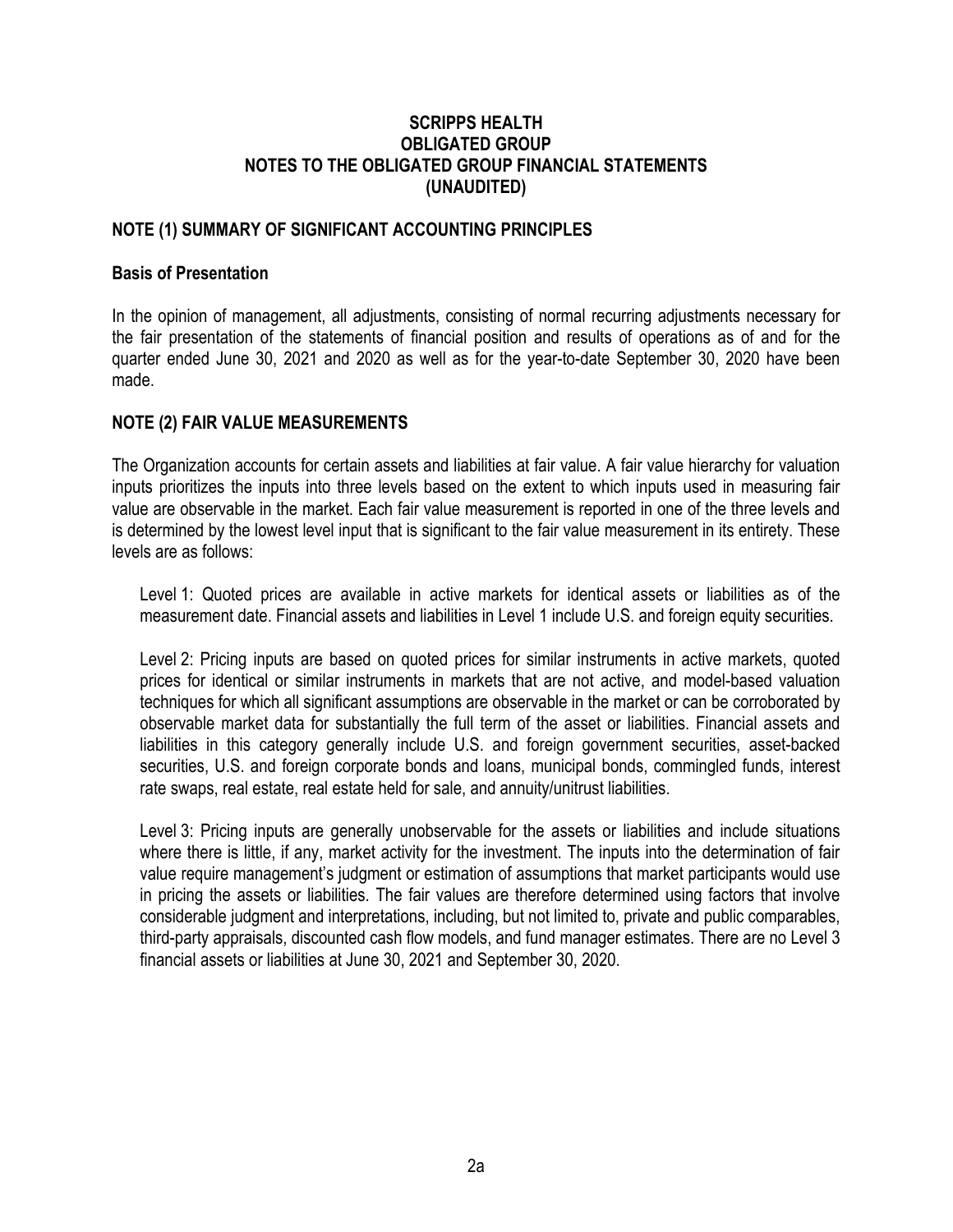Assets and liabilities measured at fair value are based on one or more of the three valuation techniques. Where more than one technique is noted, individual assets or liabilities were valued using one or more of the noted techniques. The valuation techniques are as follows:

- a) Market approach. Prices and other relevant information generated by market transactions involving identical or comparable assets or liabilities.
- b) Income approach. Techniques to convert future amounts to a single present amount based on market expectations (including present value techniques, option-pricing, and excess earnings models).

Cost approach. Measurement alternative for equity securities without readily determinable fair values and are not eligible to use Net Asset Value (NAV) of accounting. Cost minus impairment, if any, changes resulting from observable changes in orderly transactions from an identical or similar investment of the same issuer.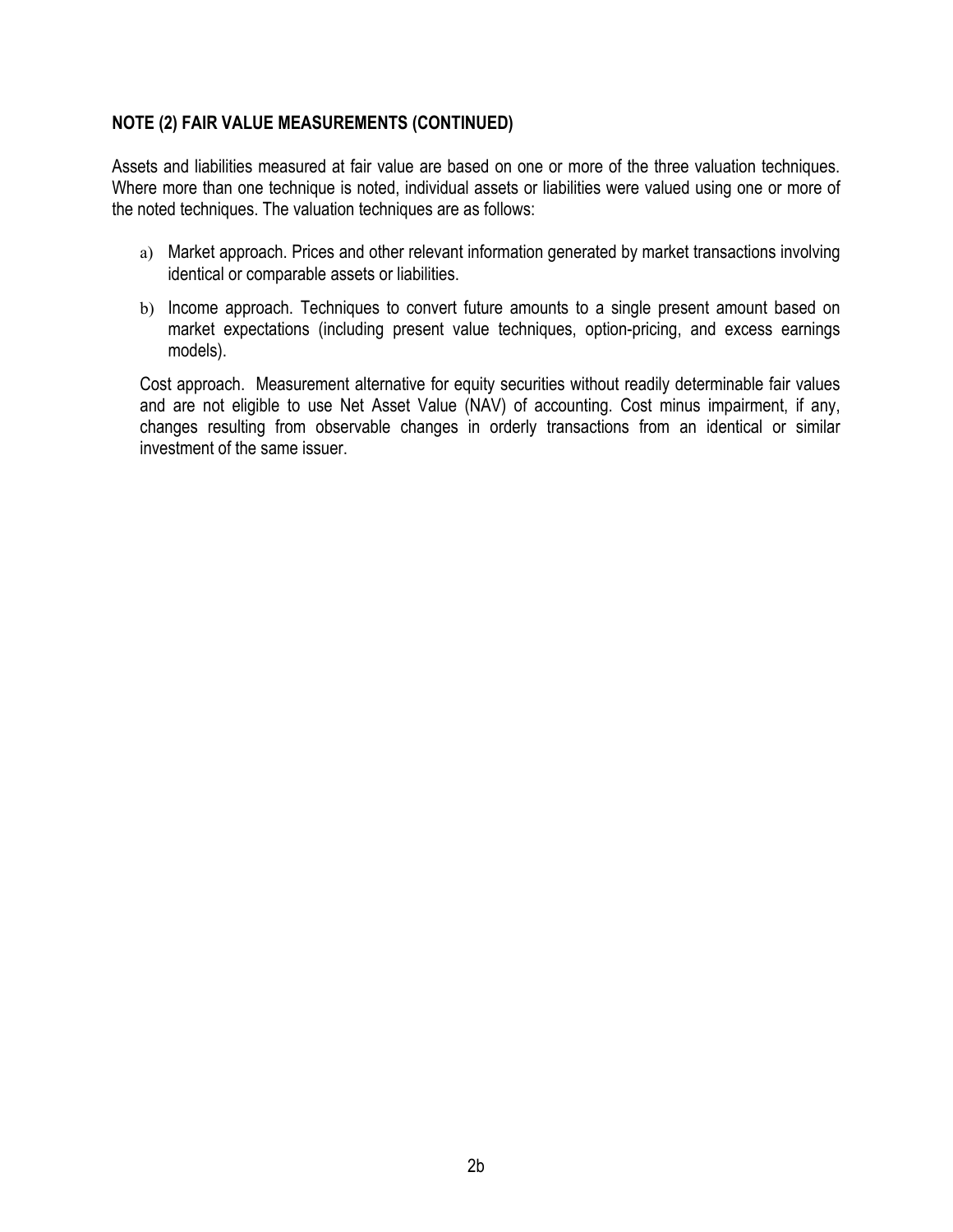The following represents financial assets and liabilities measured at fair value on a recurring basis as of June 30, 2021 (in thousands). Most alternative investments are accounted for using net asset value (NAV) of accounting, which is not a fair value measurement.

|                                         |    |              | <b>Active Markets for</b><br><b>Identical Assets</b> |                          | <b>Significant Other</b><br>Observable<br><b>Inputs</b> | Significant<br>Unobservable<br>Inputs |                          |            | Valuation<br><b>Technique</b> |
|-----------------------------------------|----|--------------|------------------------------------------------------|--------------------------|---------------------------------------------------------|---------------------------------------|--------------------------|------------|-------------------------------|
|                                         |    |              | (Level 1)                                            |                          | (Level 2)                                               | (Level 3)                             |                          | <b>NAV</b> | (a,b,c)                       |
| <b>Investments</b>                      |    |              |                                                      |                          |                                                         |                                       |                          |            |                               |
| Liquid investments:                     |    |              |                                                      |                          |                                                         |                                       |                          |            |                               |
| Cash equivalents                        | \$ | 300          | \$                                                   | 300 \$                   | $-$ \$                                                  |                                       | $-$ \$                   |            | a                             |
| Equity securities:                      |    |              |                                                      |                          |                                                         |                                       |                          |            |                               |
| U.S. equity                             |    | 786,872      | 786,872                                              |                          |                                                         |                                       |                          |            | a                             |
| Foreign equity                          |    | 648,687      | 648,687                                              |                          |                                                         |                                       |                          |            | a                             |
| Foreign equity (commingled)             |    | 413,422      |                                                      |                          | 414,422                                                 |                                       |                          |            | a                             |
|                                         |    | 1,848,981    | 1,435,559                                            |                          | 413,422                                                 |                                       | $\qquad \qquad -$        |            |                               |
| Fixed income securities:                |    |              |                                                      |                          |                                                         |                                       |                          |            |                               |
| U.S. government                         |    | 97,570       |                                                      |                          | 97,570                                                  |                                       |                          |            | a                             |
| U.S. government agencies                |    | 15,956       |                                                      |                          | 15,956                                                  |                                       |                          |            | a                             |
| U.S. federal agency mortgage-<br>backed |    | 116,446      |                                                      |                          | 116,446                                                 |                                       |                          |            | a                             |
| U.S. corporate                          |    | 456,932      |                                                      |                          | 456,932                                                 |                                       |                          |            | а                             |
| U.S. corporate (commingled)             |    | 422,456      |                                                      |                          | 422,456                                                 |                                       |                          |            | a                             |
| Foreign corporate                       |    | 25,251       |                                                      | $\qquad \qquad -$        | 25,251                                                  |                                       | $\overline{\phantom{0}}$ |            | a                             |
|                                         |    | 1,134,611    |                                                      | $\qquad \qquad -$        | 1,134,611                                               |                                       |                          |            |                               |
| Other investments:                      |    |              |                                                      |                          |                                                         |                                       |                          |            |                               |
| Multi-strategy hedge funds              |    | 386,101      |                                                      |                          |                                                         |                                       |                          | 386,101    |                               |
| Private capital funds                   |    | 139,393      |                                                      |                          |                                                         |                                       |                          | 139,393    |                               |
| Defensive equity funds (commingled)     |    | 58,836       |                                                      |                          | 58,836                                                  |                                       |                          |            | а                             |
| Real estate                             |    | 28,134       |                                                      |                          | 28,134                                                  |                                       |                          |            | a                             |
| Limited Partnership                     |    | 48,000       |                                                      |                          | $\overline{\phantom{0}}$                                | 48,000                                |                          |            | C                             |
|                                         |    | 660,464      |                                                      | $\overline{\phantom{0}}$ | 86,970                                                  | 48,000                                |                          | 525,494    |                               |
| <b>Total investments</b>                |    | 3,644,356    | 1,435,859                                            |                          | 1,635,003                                               | 48,000                                |                          | 525,494    |                               |
| Other assets:                           |    |              |                                                      |                          |                                                         |                                       |                          |            |                               |
| Real estate held for sale               |    | 710          |                                                      |                          | 710                                                     |                                       |                          |            | а                             |
| <b>Total assets</b>                     | \$ | 3,645,066 \$ | 1,435,859                                            | \$                       | 1,636,713 \$                                            | 48,000 \$                             |                          | 525,494    |                               |
| Other liabilities:                      |    |              |                                                      |                          |                                                         |                                       |                          |            |                               |
| Swap hedge                              | \$ | 19,598 \$    |                                                      | \$                       | 19,598 \$                                               |                                       | $-$ \$                   |            | b                             |
| Annuity/unitrust liabilities            |    | 9,865        |                                                      |                          | 9,865                                                   |                                       | -                        |            | b                             |
| <b>Total liabilities</b>                | \$ | 29,463 \$    |                                                      | - \$                     | 29,463 \$                                               |                                       | $-$ \$                   |            |                               |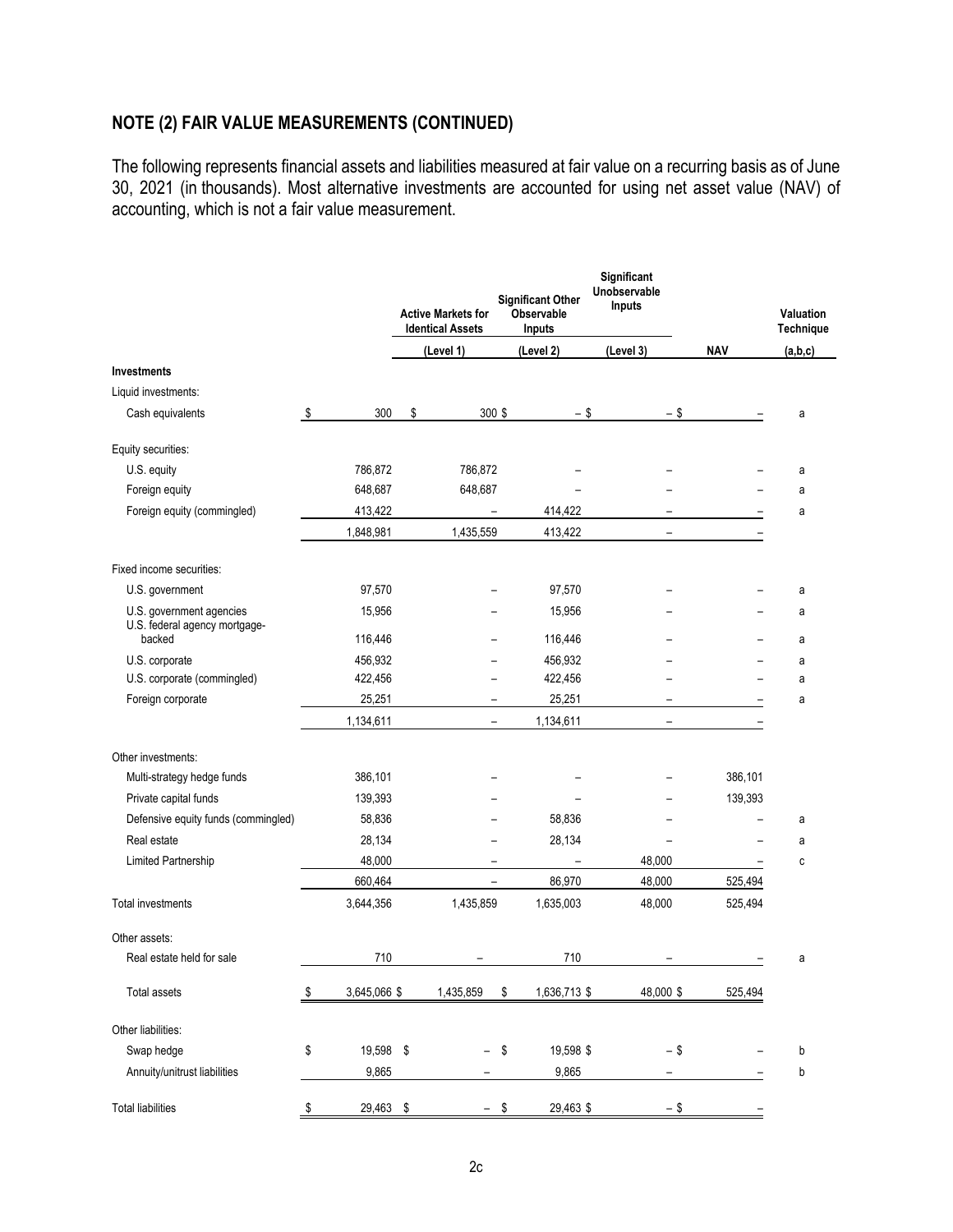The following represents financial assets and liabilities measured at fair value on a recurring basis as of September 30, 2020 (in thousands). Alternative investments are accounted for using net asset value (NAV) of accounting, which is not a fair value measurement.

|                                     |                 | <b>Active Markets for Significant Other</b><br>Identical Assets Observable Inputs |           |    |           |    |            | Valuation<br><b>Technique</b> |
|-------------------------------------|-----------------|-----------------------------------------------------------------------------------|-----------|----|-----------|----|------------|-------------------------------|
|                                     |                 |                                                                                   | (Level 1) |    | (Level 2) |    | <b>NAV</b> | (a,b)                         |
| <b>Investments</b>                  |                 |                                                                                   |           |    |           |    |            |                               |
| Liquid investments:                 |                 |                                                                                   |           |    |           |    |            |                               |
| Cash equivalents                    | \$<br>$113$ \$  |                                                                                   | 113       | \$ |           | \$ |            | a                             |
| Equity securities:                  |                 |                                                                                   |           |    |           |    |            |                               |
| U.S. equity                         | 610,818         |                                                                                   | 610,818   |    |           |    |            | а                             |
| Foreign equity                      | 450,434         |                                                                                   | 450,434   |    |           |    |            | a                             |
| Foreign equity (commingled)         | 337,345         |                                                                                   |           |    | 337,345   |    |            | a                             |
|                                     | 1,398,597       |                                                                                   | 1,061,252 |    | 337,345   |    |            |                               |
| Fixed income securities:            |                 |                                                                                   |           |    |           |    |            |                               |
| U.S. government                     | 35,984          |                                                                                   |           |    | 35,984    |    |            | а                             |
| U.S. government agencies            | 19,002          |                                                                                   |           |    | 19,002    |    |            | a                             |
| U.S. federal agency mortgage-backed | 98,998          |                                                                                   |           |    | 98,998    |    |            | a                             |
| U.S. corporate                      | 426,032         |                                                                                   |           |    | 426,032   |    |            | a                             |
| U.S. corporate (commingled)         | 412,186         |                                                                                   |           |    | 412,186   |    |            | a                             |
| Foreign corporate                   | 28,493          |                                                                                   |           |    | 28,493    |    |            | a                             |
|                                     | 1,020,695       |                                                                                   |           |    | 1,020,695 |    |            |                               |
| Other investments:                  |                 |                                                                                   |           |    |           |    |            |                               |
| Multi-strategy hedge funds          | 284,389         |                                                                                   |           |    |           |    | 284,389    |                               |
| Private capital funds               | 82,868          |                                                                                   |           |    |           |    | 82,868     |                               |
| Defensive equity funds (commingled) | 50,762          |                                                                                   |           |    | 50,762    |    |            | а                             |
| Real estate                         | 28,134          |                                                                                   |           |    | 28,134    |    |            | a                             |
|                                     | 446,153         |                                                                                   |           |    | 78,896    |    | 367,257    |                               |
| <b>Total investments</b>            | 2,865,558       |                                                                                   | 1,061,365 |    | 1,436,936 |    | 367,257    |                               |
| Other assets:                       |                 |                                                                                   |           |    |           |    |            |                               |
| Real estate held for sale           | 710             |                                                                                   |           |    | 710       |    |            | a                             |
| <b>Total assets</b>                 | \$<br>2,866,268 | \$                                                                                | 1,061,365 | \$ | 1,437,646 | \$ | 367,257    |                               |
| Other liabilities:                  |                 |                                                                                   |           |    |           |    |            |                               |
|                                     | \$<br>25,166    | \$                                                                                |           | \$ | 25,166    | \$ |            |                               |
| Swap hedge                          | 10,886          |                                                                                   |           |    | 10,886    |    |            | b<br>b                        |
| Annuity/unitrust liabilities        |                 |                                                                                   |           |    |           |    |            |                               |
| <b>Total liabilities</b>            | \$<br>36,052    | \$                                                                                |           | \$ | 36,052    | \$ |            |                               |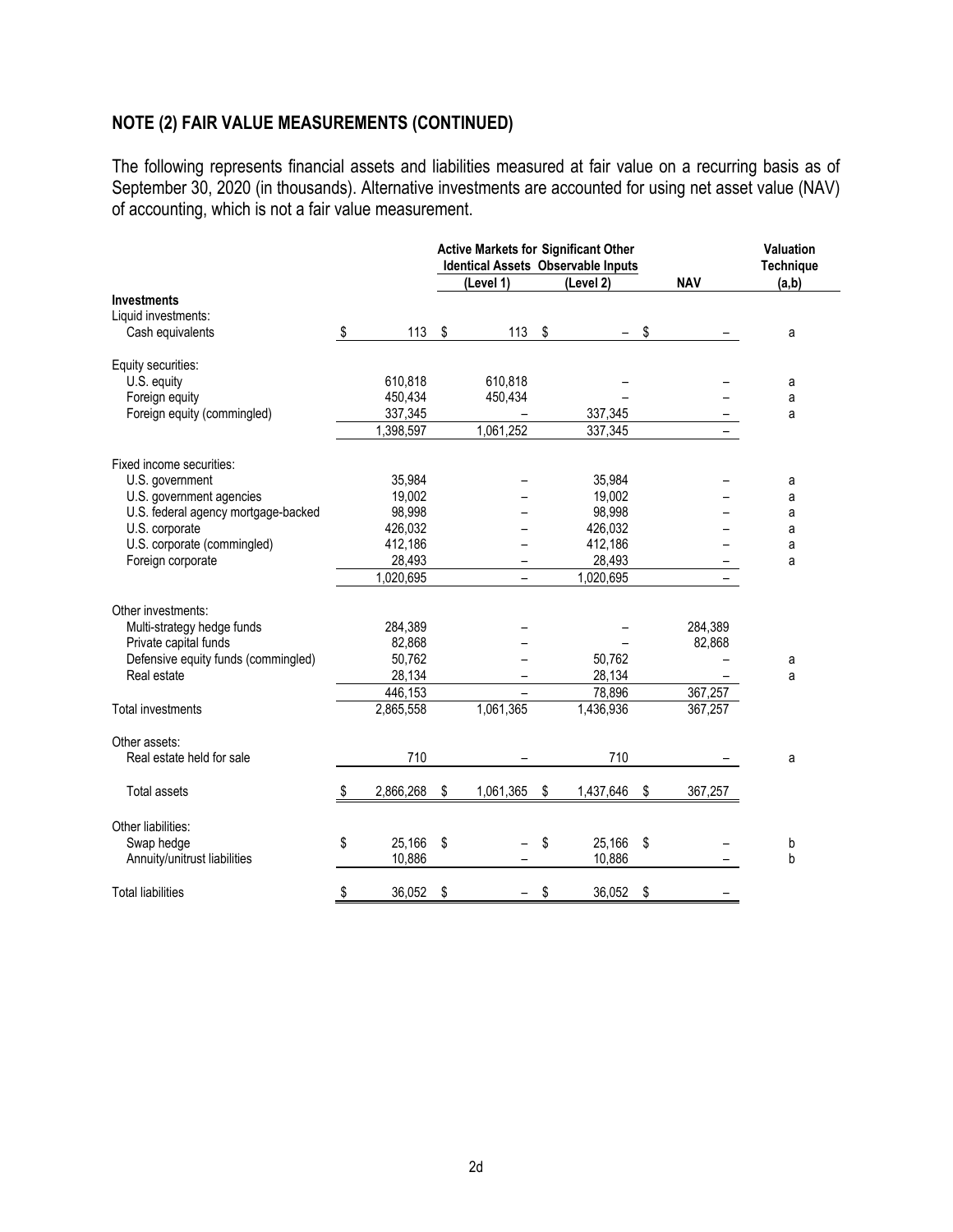As of June 30, 2021 and September 30, 2020, the Level 2 and Level 3 instruments listed in the fair value hierarchy table above use the following valuation techniques and inputs:

#### **U.S. Government Securities**

The fair value of investments in U.S. government securities, classified as Level 2, was primarily determined using techniques consistent with the market approach. Significant observable inputs to the income approach include data points for benchmark constant maturity curves and spreads.

#### **U.S. and Foreign Corporate Bonds**

The fair value of the investments in U.S. and foreign corporate bonds, including mutual and commingled funds that invest primarily in such bonds, classified as Level 2 was primarily determined using techniques that are consistent with the market approach. Significant observable inputs include benchmark yields, reported trades, observable broker/dealer quotes, issuer spreads, and security specific characteristics (such as early redemption options).

#### **Real Estate – Investments and Held for Sale**

The fair values of the real estate investments and real estate held for sale were classified as Level 2 and were primarily determined using techniques that are consistent with the market approach. Significant observable inputs include sales of comparable properties, market rents, and market rent growth trends.

### **Annuity/Unitrust Liabilities**

The fair value of the annuity/unitrust liabilities as Level 2 was primarily determined using techniques that are consistent with the income approach. Significant observable inputs to the income approach include data points for benchmark constant maturity curves and spreads.

#### **Commingled Funds**

The fair value of commingled fund investments classified as Level 2 was determined using fair value. The values for underlying investments are fair value estimates determined either internally or by an external fund manager based on recent filings, operating results, balance sheet stability, growth, and other business and market sector fundamentals. Due to the significant unobservable inputs present in these valuations, Scripps Health classifies all such investments as Level 2.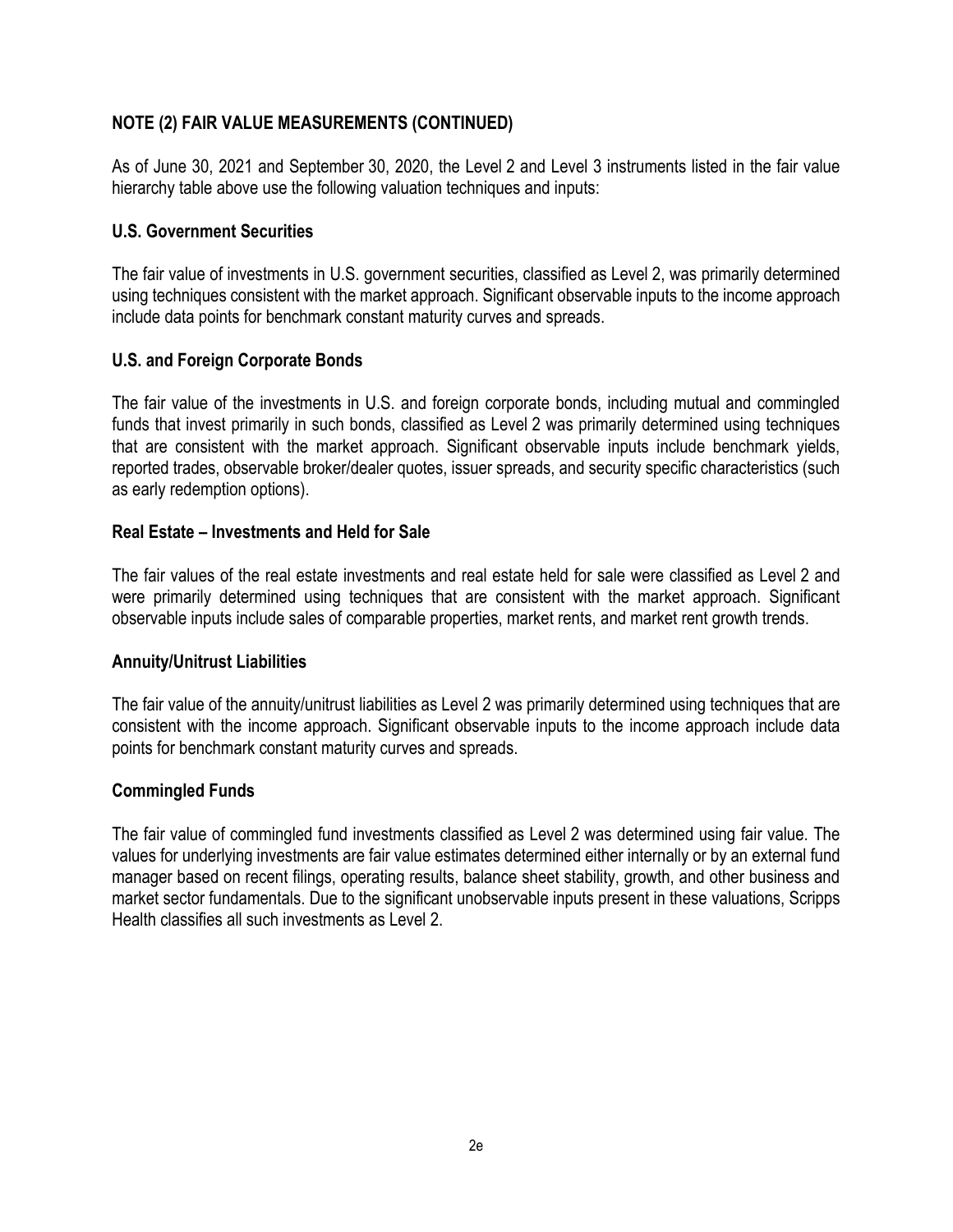#### **Limited Partnership**

During March 2021, Scripps Health recognized receipt of a donated nonmarketable equity security in a limited partnership measured at fair value based on a third-party analysis using discounted cash flow and adjusted book value method. Significant unobservable inputs were a discount rate of 10.0% to the after-tax cash flows and a discount for lack of full control in the Partnership of 2.0%. The limited partnership is measured on a recurring basis and classified as Level 3 within the fair value hierarchy. Management elected the measurement alternative as the investment does not have readily determinable fair value. At June 30, 2021, Scripps Health performed a qualitative assessment to consider impairment indicators to evaluate whether the investment is impaired. No impairment was recognized.

| (in thousands)                                                                             |    | <b>Fair Value</b><br><b>Measurements Using</b><br>Significant<br><b>Unobservable Inputs</b><br>(Level 3) |  |
|--------------------------------------------------------------------------------------------|----|----------------------------------------------------------------------------------------------------------|--|
| Opening Balance as of September 30, 2020<br>Purchases, assignments, sales, and settlements | S  | 48,000                                                                                                   |  |
| Total gains or losses for the period<br>Closing Balance as of June 30, 2021                | S. |                                                                                                          |  |

#### **Swap Hedge**

The fair value of the swap hedge liability classified as Level 2 is based on independent valuations obtained and is determined by calculating the fair value of the discounted cash flows of the differences between the fixed interest rate of the interest rate swaps and the counterparty's forward LIBOR curve, which is the input used in the valuation, taking also into account any nonperformance risk.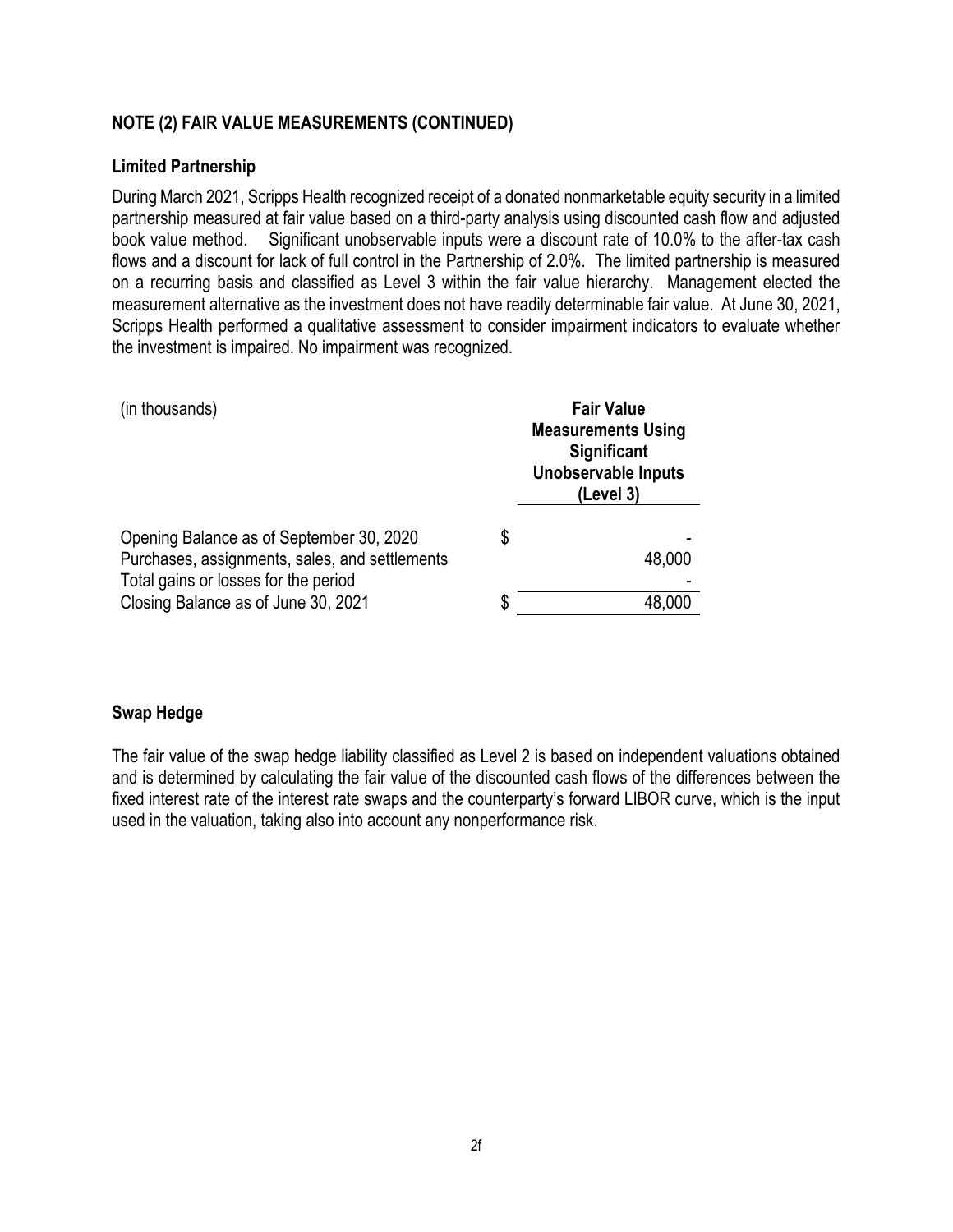Included within the assets above are investments in certain entities that report fair value. The following table (in thousands) and explanations identify attributes relating to the nature and risk of such investments:

|                                        |               |    | <b>Unfunded</b><br>June 30, 2021 Commitments | <b>Redemption</b><br><b>Frequency</b><br>(if Currently Eligible) | <b>Redemption</b><br><b>Notice</b><br><b>Period</b> |
|----------------------------------------|---------------|----|----------------------------------------------|------------------------------------------------------------------|-----------------------------------------------------|
| Commingled:                            |               |    |                                              |                                                                  |                                                     |
| Equity securities <sup>(1)</sup>       | \$<br>413,422 | S  |                                              | Monthly                                                          | 10 days                                             |
| Fixed income securities <sup>(2)</sup> | 422,456       |    |                                              | Daily                                                            | 15 days                                             |
|                                        | \$<br>835,878 | \$ |                                              |                                                                  |                                                     |
| Alternative investments:               |               |    |                                              |                                                                  |                                                     |
| Hedge funds $(3)$                      | \$<br>386,101 | \$ |                                              | Monthly to Annual                                                | 45 to 120 days                                      |
| Private capital <sup>(4)</sup>         | 139,393       |    | 187,610                                      | N/A                                                              | N/A                                                 |
| Defensive equity                       |               |    |                                              |                                                                  |                                                     |
| $(commande)$ <sup>(5)</sup>            | 58,836        |    |                                              | Monthly                                                          | 5 days                                              |
|                                        | \$<br>584,330 | \$ | 187,610                                      |                                                                  |                                                     |

- (1) Commingled funds: Equity This category includes investments in commingled funds with underlying investments that are fair value estimates determined either internally or by an external fund manager based on recent filings, operating results, balance sheet stability, growth, and other business and market sector fundamentals. The investments are diversified by geography, sector, and organization. Liquidity is provided on a monthly basis.
- (2) Commingled funds: Fixed income This category includes investments in one commingled fund with underlying investments that are fair value estimates determined either internally or by an external fund manager based on recent filings, operating results, balance sheet stability, growth, and other business and market sector fundamentals. The investments are diversified by geography, sector, maturity, and issue. Liquidity is provided on a daily basis. As of June 30, 2021, the category consisted of 100% daily liquidity.
- (3) Hedge funds This category includes investments in twelve multi-strategy funds with underlying investments that are fair value estimates determined by a third-party administrator based on recent filings, operating results, balance sheet stability, growth, and other business and market sector fundamentals. The investments are diversified by geography, sector, and organization. Liquidity is provided on a monthly, quarterly, annual, and illiquid basis. As of June 30, 2021, the category consisted of 25.0% monthly liquidity, 58.3% quarterly liquidity, 8.3% annual liquidity, and 8.3% illiquid.
- $(4)$  Private capital This category includes investments in 21 private capital funds with underlying investments that are fair value estimates determined either internally or by a third-party administrator based on recent filings, operating results, balance sheet stability, growth, and other business and market sector fundamentals. The investments are diversified by geography, sector, maturity, and issue. All funds have liquidity in excess of one year.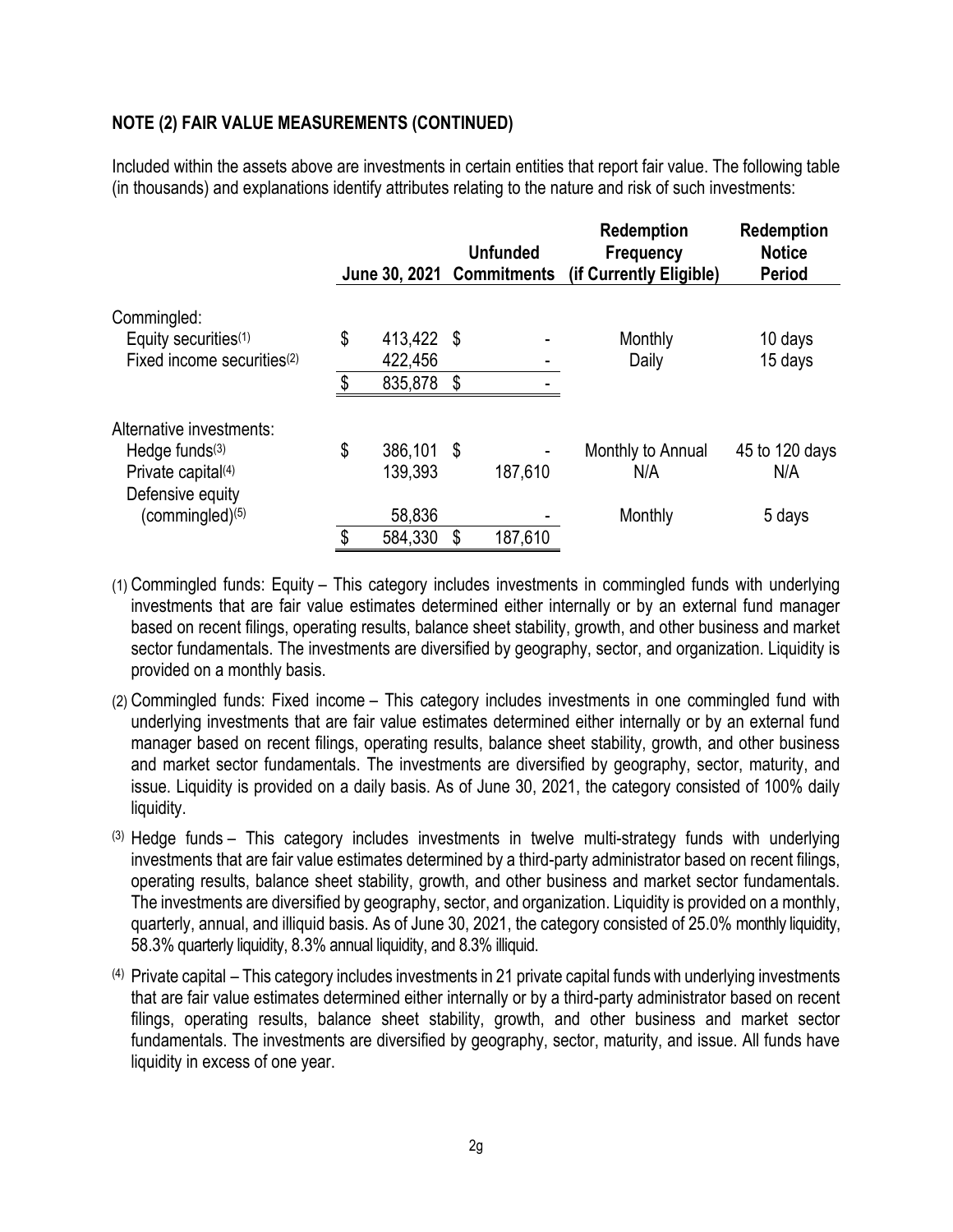(5) Defensive equity – This category includes an investment in a commingled defensive equity fund with underlying investments that are fair value estimates determined by a third-party administrator as of the end of each calendar month (or more frequently in the event that Interests are purchased or withdrawn intra-month), determined by its assets less its liabilities. The underlying investments consist primarily of money market funds and/or Cash; short-term investments, including U.S. Treasuries and other high-quality government or corporate bonds; and written options. Liquidity is provided on a monthly basis.

## **NOTE (3) ENDOWMENTS**

The Organization's endowments consist of 90 and 88 individual funds as of June 30, 2021 and 2020, respectively, established for a variety of purposes. Net assets associated with the endowment funds are classified and reported based on the existence or absence of donor-imposed restrictions.

California Senate Bill No. 1329 enacted the Uniform Prudent Management of Institutional Funds Act (UPMIFA) for California. The Organization is subject to UPMIFA and, thus, classifies amounts in its donorrestricted endowment funds as net assets with donor restrictions because those net assets are time restricted until the Board of Trustees appropriates such amounts for expenditures. Most of those net assets also are subject to purpose restrictions that must be met before reclassifying those net assets to net assets without donor restrictions. The Board of Trustees of the Organization has interpreted as not requiring the maintenance of purchasing power of the original gift amount contributed to an endowment fund, unless a donor stipulates to the contrary. As a result of this interpretation, when reviewing its donor-restricted endowment funds, the Organization considers a fund to be underwater if the fair value of the fund is less than the sum of (a) the original value of initial and subsequent gift amounts donated to the fund and (b) any accumulations to the fund that are required to be maintained in perpetuity in accordance with the direction of the applicable donor gift instrument.

The Organization has interpreted UPMIFA to permit spending from underwater funds in accordance with the prudent measures required under law. In accordance with UPMIFA, the Organization considers the following factors in making a determination to appropriate or accumulate donor-restricted endowment funds: (1) duration and preservation of the fund, (2) purposes of the Organization and the donor-restricted endowment fund, (3) general economic conditions, (4) possible effect of inflation or deflation, (5) expected total return from income and the appreciation of investments, (6) other resources of the Organization, and (7) investment policies of the Organization.

From time to time, the fair value of assets associated with individual endowment funds may fall below the level that the donor or UPMIFA requires the Organization to retain as a fund of perpetual duration.

The Organization has adopted investment and spending policies for endowment assets that attempt to provide a predictable stream of funding to programs supported by its endowment while seeking to maintain the purchasing power of the endowment assets. Under this policy, as approved by the Board of Trustees, the endowment assets are invested in a manner that is intended to produce results that exceed the price and yield results while assuming a moderate level of investment risk. The Organization expects its endowment funds, over time, to provide an average rate of return of approximately 5% over the rate of inflation annually. Actual returns in any given year may vary from this amount.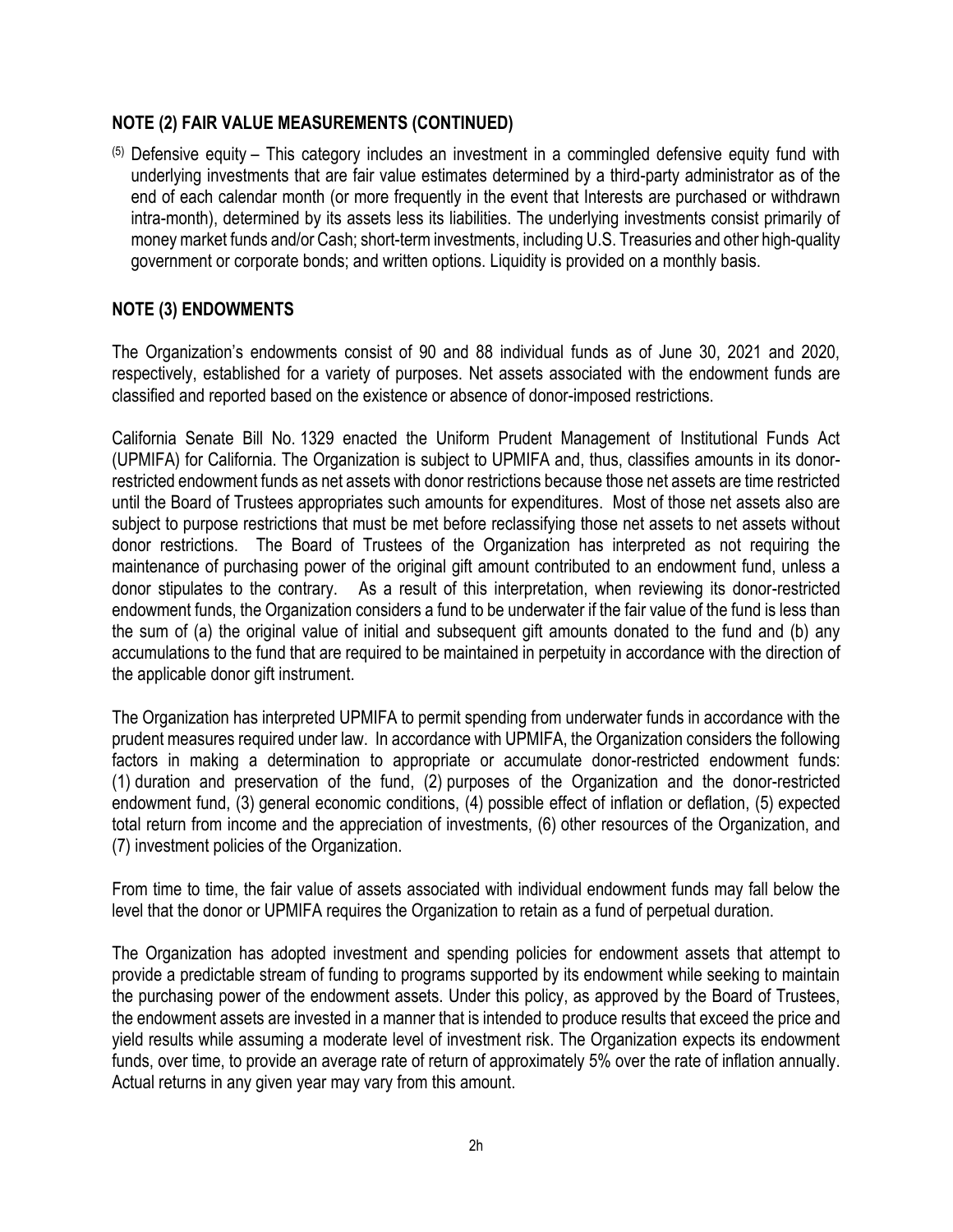#### **NOTE (3) ENDOWMENTS (CONTINUED)**

To satisfy its long-term rate-of-return objectives, the Organization relies on a total return strategy in which investment returns are achieved through both capital appreciation (realized and unrealized) and current yield (interest and dividends). The Organization targets a diversified asset allocation that places an emphasis on equity-based investments to achieve its long-term return objectives within prudent risk constraints.

The Organization has a policy of appropriating for distribution 4% (with an additional 1% administrative fee) of its endowment fund's average fair value over the prior three-year rolling average market values. In establishing this policy, the Organization considered the long-term expected return on its endowment. Accordingly, over the long term, the Organization expects the current spending policy to allow its endowment to grow at an average of 3% to 4% annually above inflation. This is consistent with the Organization's objective to maintain the purchasing power of the endowment assets held in perpetuity or for a specified term as well as to provide additional real growth through new gifts and investment return. The Organization has a policy that prohibits spending from underwater endowment funds.

From time to time, the fair value of assets associated with individual donor restricted endowment funds may fall below the level that the donor or UPMIFA requires Scripps Health to retain as a fund of perpetual duration. No deficiencies of this nature exist at June 30, 2021.

Changes in donor restricted endowment funds for the nine months ended June 30, 2021, and 2020 are as follows (in thousands):

|                                        | 2021 |          |   | 2020    |
|----------------------------------------|------|----------|---|---------|
| Donor restricted endowment funds as of |      |          |   |         |
| beginning of year                      | \$   | 128,651  | S | 120,326 |
| Investment return, net                 |      | 15,296   |   | 5,759   |
| Contributions                          |      | 471      |   | 111     |
| Appropriation of endowment assets for  |      |          |   |         |
| expenditure                            |      | (2,738)  |   | (2,460) |
| Other changes                          |      | (1, 348) |   | (1,675) |
| Donor restricted endowment funds as of |      |          |   |         |
| end of period                          |      | 140,332  |   | 122,061 |

#### **NOTE (4) GOODWILL**

Impairment assessments of the carrying amount of goodwill are completed annually, or whenever impairment indicators are present for SMF, which includes Scripps Clinic and Scripps Coastal Medical Centers. At June 30, 2021 and September 30, 2020 the amount of goodwill totaled approximately \$58,310,000. No impairment or additions to goodwill were recorded for the nine months ended June 30, 2021.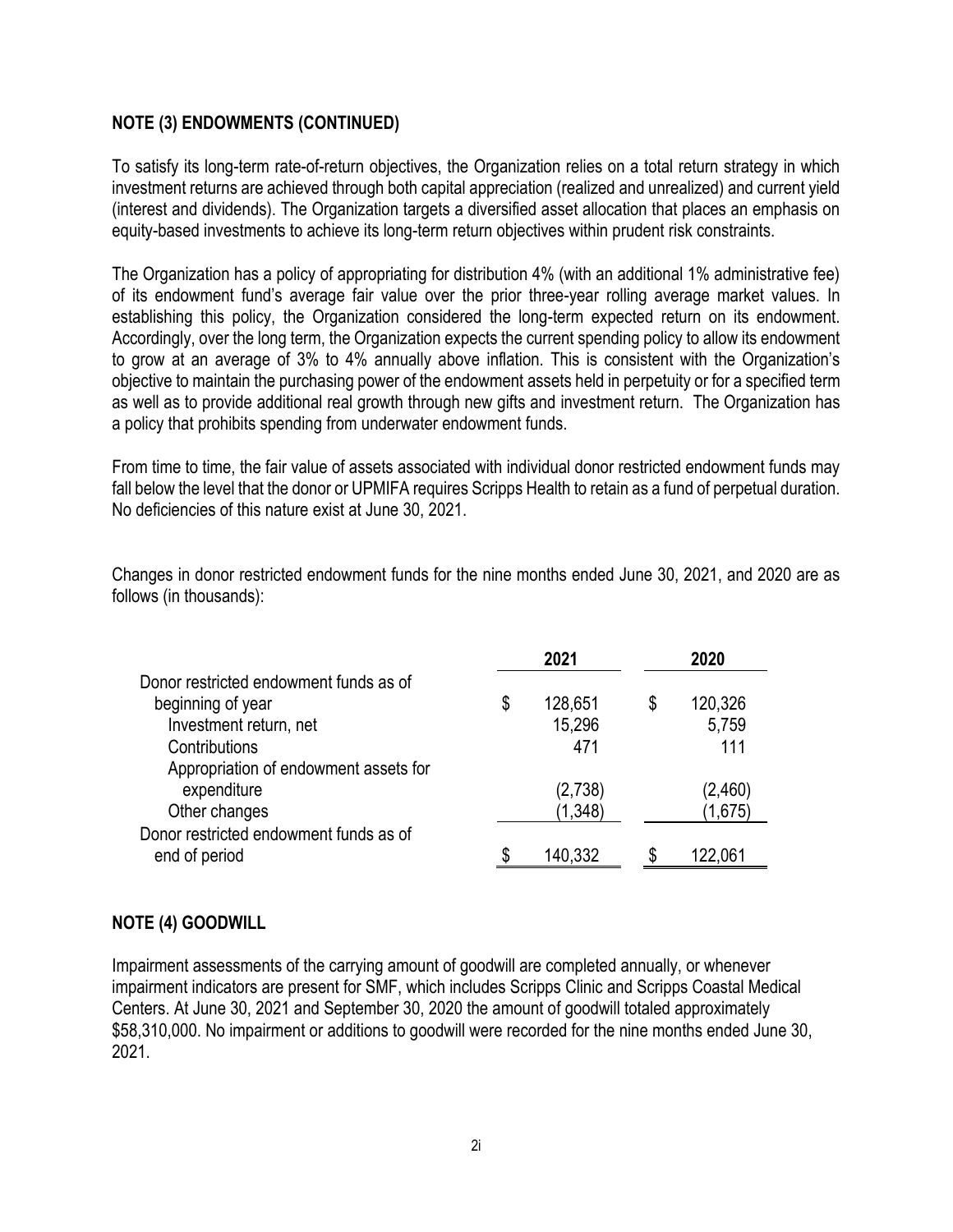#### **NOTE (5) LEASES**

The Organization leases certain medical equipment and medical office properties under various operating and finance leases. These leases have remaining lease terms ranging from one to twenty-three years. Many of the Organization's leases have rental escalation clauses which have been factored into the determination of lease payments. Generally, the organization does not include renewal options in the lease terms for calculating the lease liability as the Organization maintains operational flexibility and is not reasonably certain that renewal options will be exercised. The leases do not provide a readily determinable implicit rate in the contract; therefore, the risk-free rate is estimated to discount the lease payments based on information available at lease commencement. The Organization did not elect to implement the hindsight practical expedient. Upon adoption of the lease standard, discount rates for existing operating leases were established at October 1, 2019. The impact to the Organization's obligated statements of financial position as of September 30, 2020 was \$128,376,000.

The Organization elected the package of practical expedients permitted under the transition guidance within the new standard, which among other things, allowed the historical lease classification not to be reassessed. The Organization made an accounting policy election to not apply the recognition requirements of the guidance to short-term leases with a term of 12 months or less. The Organization also made an accounting policy election to not separate non-lease components from lease components for equipment and real estate.

The components of the right-of-use assets and lease liabilities consist of the following at June 30, 2021 and June 30, 2020 (in thousands):

|                                    | 2021          | 2020    |
|------------------------------------|---------------|---------|
| Property, Plant and Equipment, net |               |         |
| Finance leases, net                | \$<br>10,931  | 6,954   |
| Right-of-use assets                |               |         |
| <b>Operating leases</b>            | \$<br>258,930 | 235,137 |
| <b>Finance Leases Liabilities</b>  |               |         |
| Current portion of long-term debt  | \$<br>4,863   | 2,255   |
| Long-term debt                     | 6,836         | 4,808   |
|                                    | \$<br>11,698  | 7,063   |
| <b>Operating Lease Liabilities</b> |               |         |
| Current portion of lease liability | \$<br>28,104  | 27,752  |
| Long-term lease liability          | 241,360       | 216,697 |
|                                    | \$<br>269,464 | 244,449 |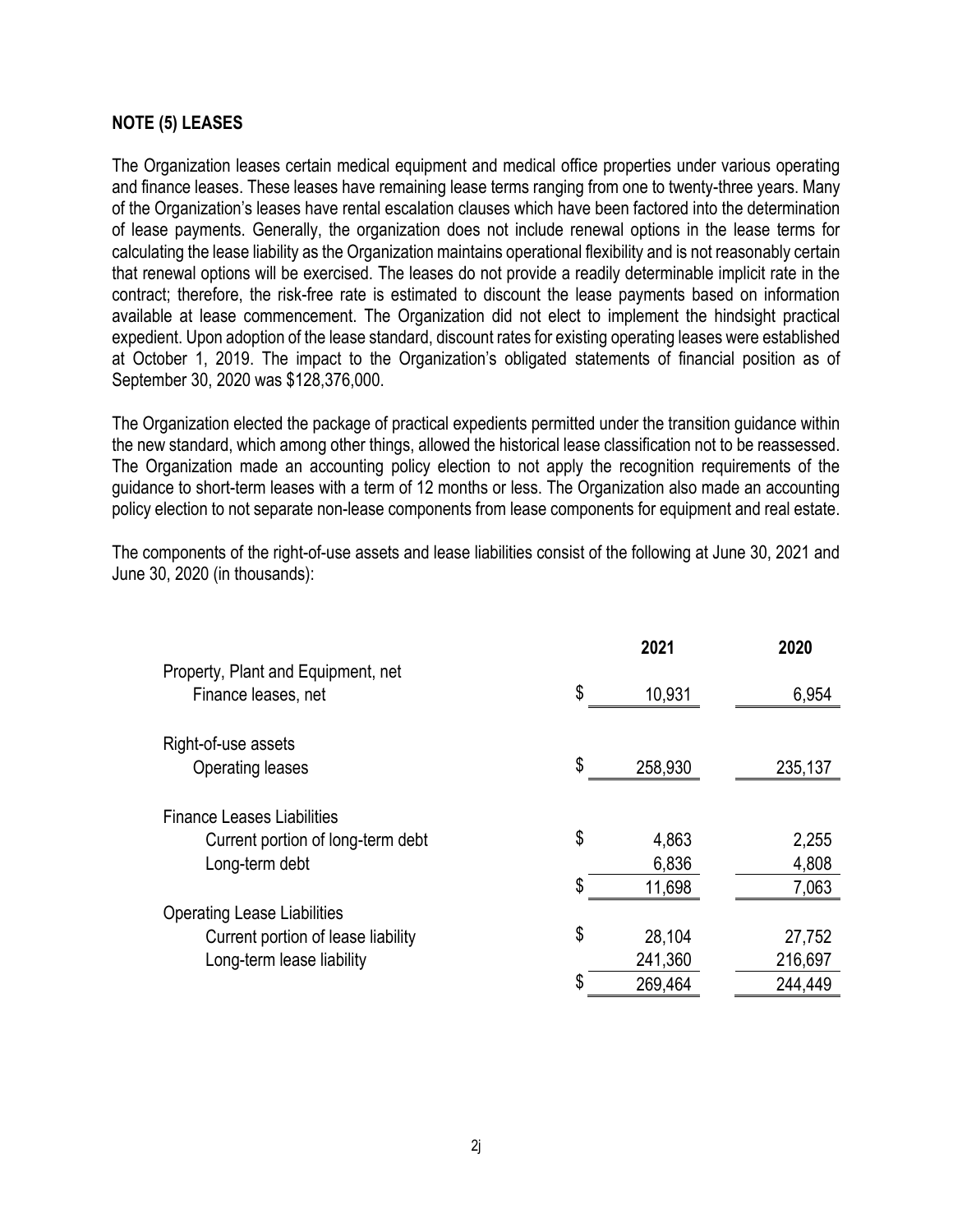# **NOTE (5) LEASES (CONTINUED)**

The components of lease expense reported within Other Services of Obligated Statement of Operations are for the nine months ended June 30, 2021, and June 30, 2020 as follows (000s):

|                                                                                 | 2021         | 2020          |
|---------------------------------------------------------------------------------|--------------|---------------|
| Lease/rental cost:                                                              |              |               |
| Amortization of right-of-use assets                                             | \$<br>3,820  | \$<br>2,198   |
| Interest on lease liabilities                                                   | 215          | 114           |
| Total finance lease cost                                                        | 4,035        | 2,312         |
| Operating lease cost                                                            | 24,312       | 22,348        |
| Short-term and variable lease cost                                              | 3,464        | 4,370         |
| Total lease/rental cost                                                         | \$<br>31,811 | \$<br>29,030  |
| Cash paid for amounts included in the<br>measurement of lease liabilities:      |              |               |
| Operating cash flows from finance leases                                        | \$<br>215    | \$<br>114     |
| Operating cash flows from operating leases                                      | 23,445       | 23,112        |
| Financing cash flows from finance leases                                        | 3,365        | 2,239         |
| Total                                                                           | \$<br>27,025 | \$<br>25,465  |
| Right-of-use assets obtained in exchange for new<br>operating lease liabilities | \$<br>29,932 | \$<br>123,573 |
| Right-of-use assets obtained in exchange for new<br>financing lease liabilities | \$<br>2,504  | \$<br>3,677   |
| Weighted average remaining lease term - finance<br>leases                       | 3.0 years    | 4.0 years     |
| Weighted average remaining lease term -                                         |              |               |
| operating leases                                                                | 12.7 years   | 11.9 years    |
| Weighted average discount rate - finance leases                                 | 2.22%        | 3.01%         |
| Weighted average discount rate - operating leases                               | 1.08%        | 1.12%         |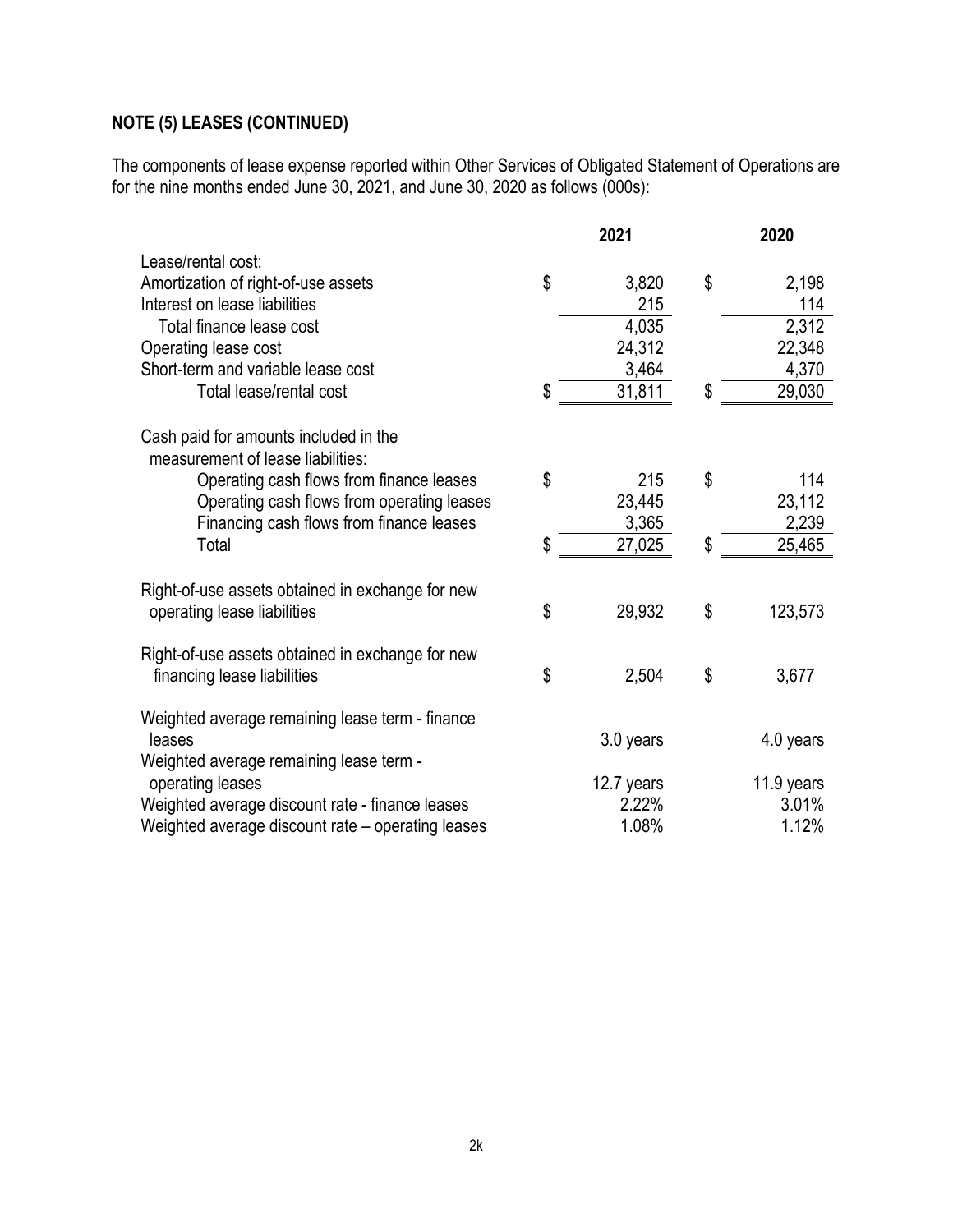# **NOTE (5) LEASES (CONTINUED)**

|            | Undiscounted           |                |                        |
|------------|------------------------|----------------|------------------------|
|            | <b>Finance Lease</b>   | Imputed        | Finance Lease          |
|            | Payments               | Interest       | Liabilities            |
| 2021**     | \$<br>1,280            | 54             | 1,226                  |
| 2022       | 5,027                  | 176            | 4,851                  |
| 2023       | 2,567                  | 110            | 2,457                  |
| 2024       | 2,199                  | 53             | 2,146                  |
| 2025       | 970                    | 9              | 961                    |
| 2026       | 57                     |                | 57                     |
| Total      | \$<br>12,100           | 402            | 11,698                 |
|            |                        |                |                        |
|            | Undiscounted           |                |                        |
|            | <b>Operating Lease</b> | Imputed        | <b>Operating Lease</b> |
|            | Payments               | Interest       | Liabilities            |
| 2021**     | \$<br>6,802            | 779            | 6,023                  |
| 2022       | 32,238                 | 2,846          | 29,392                 |
| 2023       | 28,652                 | 2,453          | 26,199                 |
|            |                        |                |                        |
| 2024       |                        |                |                        |
| 2025       | 26,491<br>24,800       | 2,121          | 24,370                 |
| 2026       | 23,127                 | 1,819<br>1,538 | 22,981<br>21,589       |
| Thereafter | 146,840                | 7,930          | 138,910                |

Scheduled maturities of lease liabilities at June 30, 2021 were as follows:

\*\* Excluding the nine months ended June 30, 2021.

### **NOTE (6) OTHER EVENTS**

#### **COVID – 19 Impact**

Scripps Health received a total of \$125.0 million from the CARES program including \$45.9 million received on June 12th, 2020 for Mercy Hospital from the Safety Net Hospital CARES act funding and \$19.9 million received on July 20, 2020 for high impact COVID-19 area funding from U.S. Department of Health and Human Services (HHS). A total \$75.1 million was recognized as revenue in the September YTD FY20 financials including \$15.3 million recorded for Mercy Hospital based on lost revenues to date combined with COVID specific incremental expenses to date. Lost revenues at that time were defined by HHS as the loss between CY20 and CY19. In December 2020, HHS released new guidance redefining lost revenues allowing us to recognize CARES act provider relief funds equal to the variance between calendar year 2020 actual revenues and budgeted revenues. The HHS reporting portal opened on July 1, 2021 for reporting lost revenues and expenses for period April 10 through Jun 30, 2020. The deadline for reporting is September 30, 2021.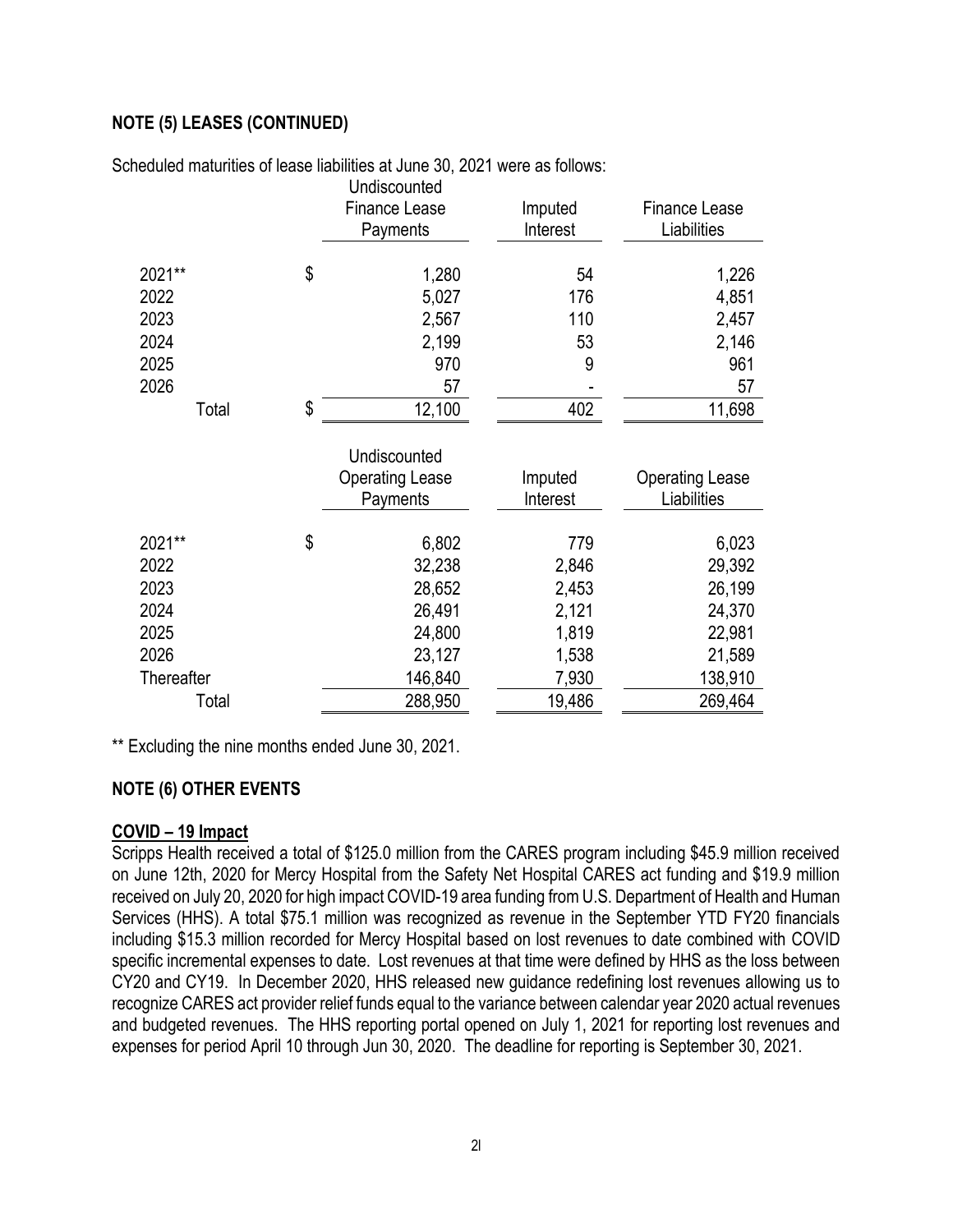## **NOTE (6) OTHER EVENTS (CONTINUED)**

Scripps Health received \$204 million in April 2020 for Medicare Advances for the Hospitals. CMS began recovering the payments from Scripps in April 2021 and the year-to-date repayments through June 30th total \$16.8 million. CMS said the recoupment will begin on the one-year anniversary of when the provider received the first COVID-19 accelerated and advance payment. CMS will recoup the payments for 11 months at a rate of 25 percent. After the 11-month period, CMS will recover the remaining funds at a rate of 50 percent for six months. After the six-month period, CMS will issue a demand letter for full repayment of any remaining balances.

Scripps Health has taken advantage of the FICA deferral for SSI for April 1, 2020 through December 31, 2020 that will be repaid without interest in CY21. As of December 31, 2020, we have deferred \$53.6 million. This program has not been extended past December 31, 2020.

Scripps Health has recorded \$18.5 million for Employee Retention Tax Credit (ERTC) program of CARES act for the period March 13, 2020 through March 31, 2021.

| <b>CARES Act (\$'000s)</b> |         |        |                   |        |  |        |                          |        |  |         |
|----------------------------|---------|--------|-------------------|--------|--|--------|--------------------------|--------|--|---------|
|                            | General |        | <b>Safety Net</b> |        |  |        | High Impact ERTC Accrual |        |  | Total   |
| Total received/accrued     |         | 59,101 | ¢                 | 45.871 |  | 19.900 |                          | 18.459 |  | 143,331 |
| Total recognized to date   |         | 59,101 |                   | 45.871 |  | 19,900 |                          | 18.459 |  | 143,331 |
| Deferred recognition       |         | -      |                   | -      |  |        | ۰D                       |        |  |         |

# **NOTE (7) SUBSEQUENT EVENTS**

The Organization has evaluated events and transactions occurring subsequent to June 30, 2021 through July 28, 2021, the date the financial statements were issued. During this period, there were no subsequent events requiring recognition in the financial statements.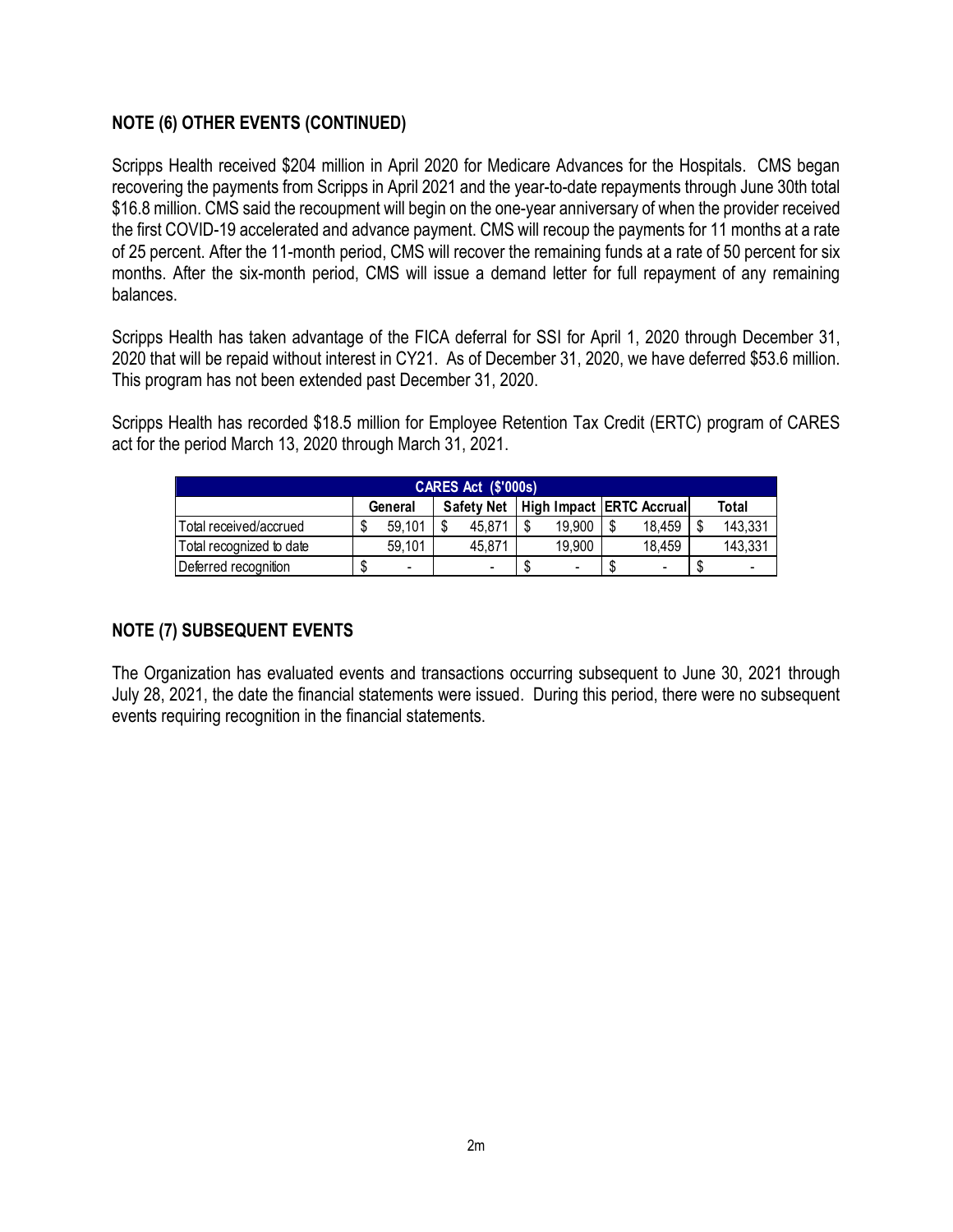

# **SCRIPPS HEALTH OBLIGATED GROUP FINANCIAL STATEMENTS MANAGEMENT DISCUSSION AND ANALYSIS FOR THE QUARTER AND NINE MONTHS ENDED JUNE 30, 2021**

|                           |               | <b>For the Quarter Ended</b> |  |  |  |  |
|---------------------------|---------------|------------------------------|--|--|--|--|
|                           | (\$000s)      |                              |  |  |  |  |
|                           | June 30, 2021 | June 30, 2020                |  |  |  |  |
|                           | Actual        | Actual                       |  |  |  |  |
| <b>Operating Revenue</b>  | \$775,316     | \$799,310                    |  |  |  |  |
| Operating (Loss) / Income | (\$71,614)    | \$50,917                     |  |  |  |  |
| <b>Operating Margin</b>   | $-9.2%$       | 6.4%                         |  |  |  |  |
| <b>Operating EBITDA</b>   | (\$19,109)    | \$97,938                     |  |  |  |  |
| Operating EBITDA Margin   | $-2.5%$       | 12.3%                        |  |  |  |  |
| <b>Excess Margin</b>      | \$91,151      | \$308,622                    |  |  |  |  |
| Excess Margin %           | 9.7%          | 29.2%                        |  |  |  |  |

#### **Cyber Security Incident**

On May 1, Scripps experienced a significant cyber security incident. We took immediate action to contain the threat and help reduce disruption to patient care. These steps included shutting down many of our systems, initiating emergency manual down-time procedures, initiating an investigation, and notifying federal law enforcement. In addition, computer consulting and forensic firms were engaged to assist in our investigation and restoration of systems. All systems were restored by May 26, 2021. Total estimated revenue loss and incremental expenses incurred due to the Cyber incident is approximately \$112.7 million through June 30th.

Operating revenues and operating expenses for the quarter ended June 30, 2021 were significantly impacted by lost revenues and incremental expense incurred during the cyber security incident that occurred in May  $2021.$  As of June  $30<sup>th</sup>$ , we estimate total lost revenues to be \$91.6 million and incremental costs incurred to address the cyber security incident and recovery were estimated at \$21.1 million. \$5.9 million insurance recovery was accrued in other operating revenues in June 2021. The remaining balance of \$14.1 million of insurance recoveries are anticipated to be accrued by the end of this fiscal year once accounting requirements for recognition have been met.

Excess margin for the quarter ended June 30, 2021 compared to the quarter ended June 30, 2020 was (\$217,471,000) lower than prior year primarily due to \$94 million lower investment earnings in FY21 and the estimated net impact of \$107 million relating to the cyber security incident discussed above.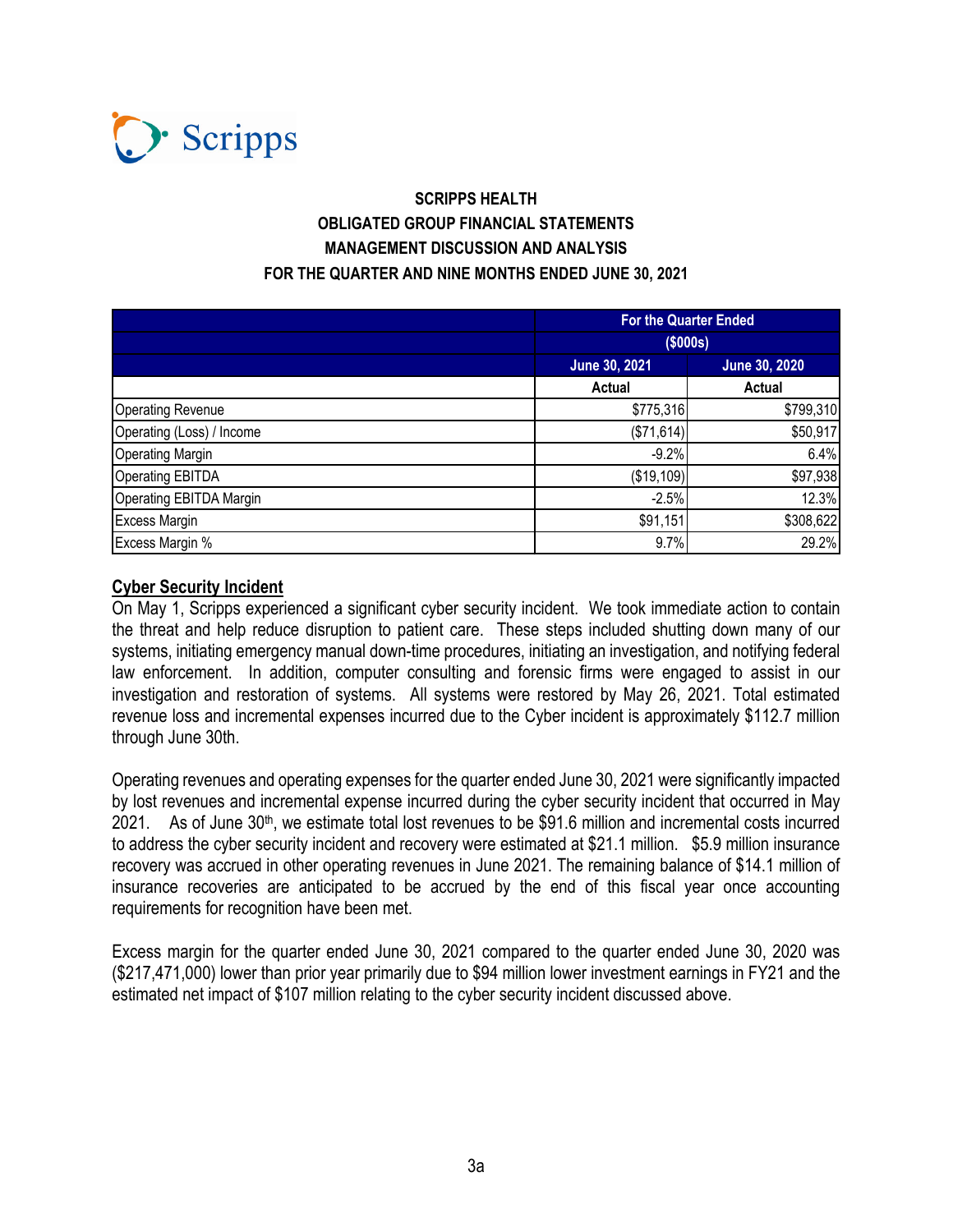|                           | For the Nine Months Ended |               |
|---------------------------|---------------------------|---------------|
|                           | (\$000s)                  |               |
|                           | June 30, 2021             | June 30, 2020 |
|                           | Actual                    | <b>Actual</b> |
| <b>Operating Revenue</b>  | \$2,557,460               | \$2,479,069   |
| Operating (Loss) / Income | (\$39,867)                | \$99,856      |
| <b>Operating Margin</b>   | $-1.6%$                   | 4.0%          |
| <b>Operating EBITDA</b>   | \$115,625                 | \$239,816     |
| Operating EBITDA Margin   | 4.5%                      | 9.7%          |
| <b>Excess Margin</b>      | \$508,201                 | \$154,110     |
| Excess Margin %           | 16.4%                     | 6.1%          |

Operating revenue for the nine months ended June 30, 2021 was \$78,390,000 or 3.2% higher than nine months ended June 30, 2020. This is primarily attributable to higher patient volumes in the current year (due to significant COVID volume reductions in FY20) partially offset by lost revenues in the current year from the cyber security incident which led to volume reductions during May 2021 from Emergency Room diversions and postponement of elective surgeries.

Operating expenses for the nine months ended June 30, 2021 were \$217,886,000 or 9.1% higher than the nine months ended June 30, 2020 primarily attributable to incremental expenses from both the COVID response and cyber security incident.

Excess margin for the nine months ended June 30, 2021 compared to the nine months ended June 30, 2020 was \$354,091,000 higher than prior year primarily due to \$477 million from improved investment performance in FY21 and partially offset by the lost revenue and incremental expenses incurred due to the May 2021 cyber incident estimated at approximately \$112.7 million through June 30<sup>th</sup> and the additional operating expenses related to COVID.

|                                                             | June 30, 2021  | June 30, 2020 | <b>September 30, 2020</b> |
|-------------------------------------------------------------|----------------|---------------|---------------------------|
| Unrestricted Cash & Investments (\$000s)                    | $3,782,102$ \$ | 3,114,154     | 3,185,497                 |
| Days Unrestricted Cash on Hand ^1                           | 427.4          | 384.1         | 385.5                     |
| Days in AR, Net                                             | 61.2           | 50.7          | 59.9                      |
| Accounts Payable & Accrued Liabilities (\$000s)             | 736.066        | 706,026       | 782,862                   |
| Days in AP & Accrued Liabilities ^2                         | 81.7           | 85.8          | 94.7                      |
| Unrestricted Cash & Investments to Total Debt <sup>43</sup> | 316.4%         | 317.2%        | 351.1%                    |
| Long Term Debt (\$000s)                                     | 1,113,778      | 746.329       | 750.096                   |
| Current Portion of Long-Term Debt (\$000s)                  | 81.597         | 235.494       | 157,155                   |
| Total Debt (\$000s)                                         | 1,195,375      | 981,823       | 907.249                   |
| Long-Term Debt to Capitalization                            | 19.7%          | 19.2%         | 17.4%                     |

^ The following ratios includes \$187.1M of Medicare advances and \$49.0M of FICA deferrals. Excluding those amounts, the Jun21 ratios would be:

(1) Days Unrestricted Cash on Hand: 400.8, (2) Days in AP & Accrued Liabilities: 58.2. and (3) Unrestricted Cash & investment to Total Debt: 296.7%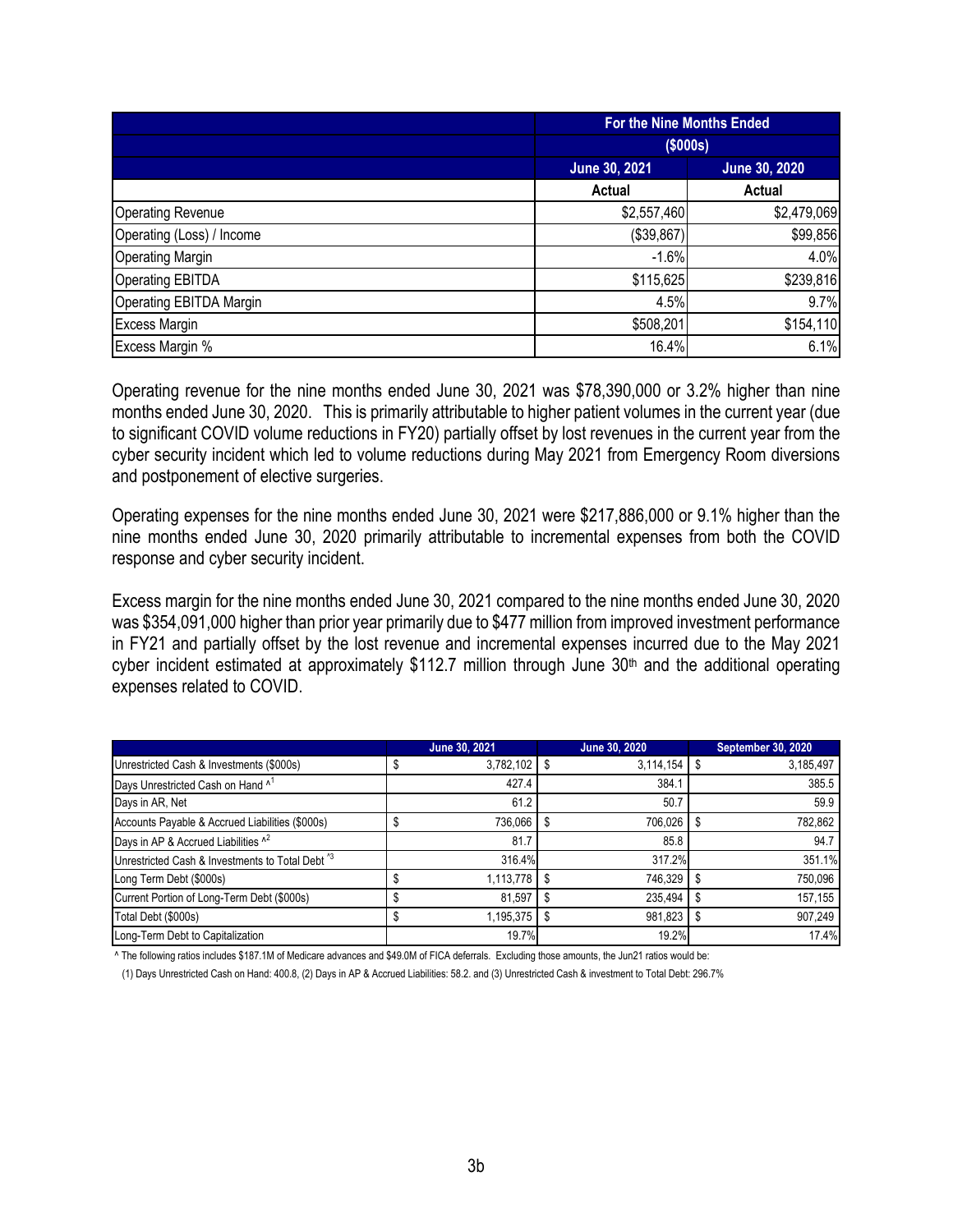## **SIGNIFICANT TRANSACTIONS**

## **Tax Exempt Bonds**

In FY2021, Scripps Health made scheduled bond principal payments amounting to \$33,380,000, which included \$2,100,000 scheduled principal payment on the 2001A bond, \$18,145,000 scheduled principal payment on the 2016A and 2016B tax-exempt bond series, \$9,775,000 on term loan, and \$3,360,000 scheduled principal payment on 2019A tax-exempt bond.

### **2020A and 2020B Series Senior Notes**

On October 15, 2020, the Organization entered into a private placement debt transaction with two counterparties for \$300 million of Series Senior Notes. \$170 million of the 2020A Series Senior Notes due October 15, 2060 is with MetLife with fixed interest rate at 2.95% and \$130 million of the 2020B Series Senior Notes due October 15, 2050 is with New York Life with fixed interest rate at a 2.75% rate.

#### **Provider Fee Program**

In February 2020, CMS approved the July 1, 2019 through December 31, 2021 program. The estimated total net benefit for Scripps Health for the entire program is \$110.9 million. In FY 2020, a net benefit of \$53.4 million was recorded based on CHA model for the program period 07/2019 – 09/2020. In FY 2021, a net benefit of \$33.9 million was recorded based on CHA model for the program period of October 2020 to June 2021.

| Medi-Cal Supplemental Provider Fee Schedule for 2019-2021 Program |                                   |                             |  |                     |  |                 |                                    |          |
|-------------------------------------------------------------------|-----------------------------------|-----------------------------|--|---------------------|--|-----------------|------------------------------------|----------|
|                                                                   | For the Nine Months Ended 6/30/21 |                             |  |                     |  |                 |                                    |          |
|                                                                   |                                   |                             |  | (\$000s)            |  |                 |                                    |          |
| <b>Hospitals</b>                                                  |                                   | <b>Supplemental Revenue</b> |  | <b>Provider Fee</b> |  | <b>CHFT Fee</b> | <b>Net Operating Income (Loss)</b> |          |
| La Jolla                                                          |                                   | $16,110$   \$               |  | (20,460)            |  |                 |                                    | (4, 350) |
| Green                                                             |                                   |                             |  |                     |  |                 |                                    |          |
| Encinitas                                                         |                                   | 10,538                      |  | (13, 255)           |  |                 |                                    | (2,717)  |
| Mercy                                                             |                                   | 87,840                      |  | (46.605)            |  | (279)           |                                    | 40,956   |
| <b>Total</b>                                                      |                                   | 114,488                     |  | (80, 320)           |  | $(279)$ \$      |                                    | 33,889   |
| <b>Target</b>                                                     |                                   | 114,483                     |  | (80, 316)           |  |                 |                                    | 34,167   |
| Variance                                                          |                                   | 5                           |  | (4)                 |  | (279)           |                                    | (278)    |

### Dr. Seuss Enterprise, LP – Geisel Gift

Scripps Health received notification from Geisel Trust of their intention to transfer of shares in Dr. Seuss Enterprises, L.P. including royalty rights for Dr. Seuss book rights effective December 31, 2019. In October 2020, and April 2021, Dr. Seuss Enterprises, L.P. distributed \$805,000 and \$721,000, respectively which are reported as nonoperating income – investment income within consolidated financial statements. Management recognized the approximate fair value market of the gifted shares in Dr. Seuss Enterprise, L.P. as of March 31, 2021 totaling \$48,000,000. Scripps Health has recorded the gift as Restricted Contributions and as an Investment Whose Use is Limited in the accompanying consolidated financial statements. Additionally, approximately \$24,000,000 was released from donor restrictions into operations based on eligible expenses and \$24,000,000 is restricted for use by inpatient hospice.